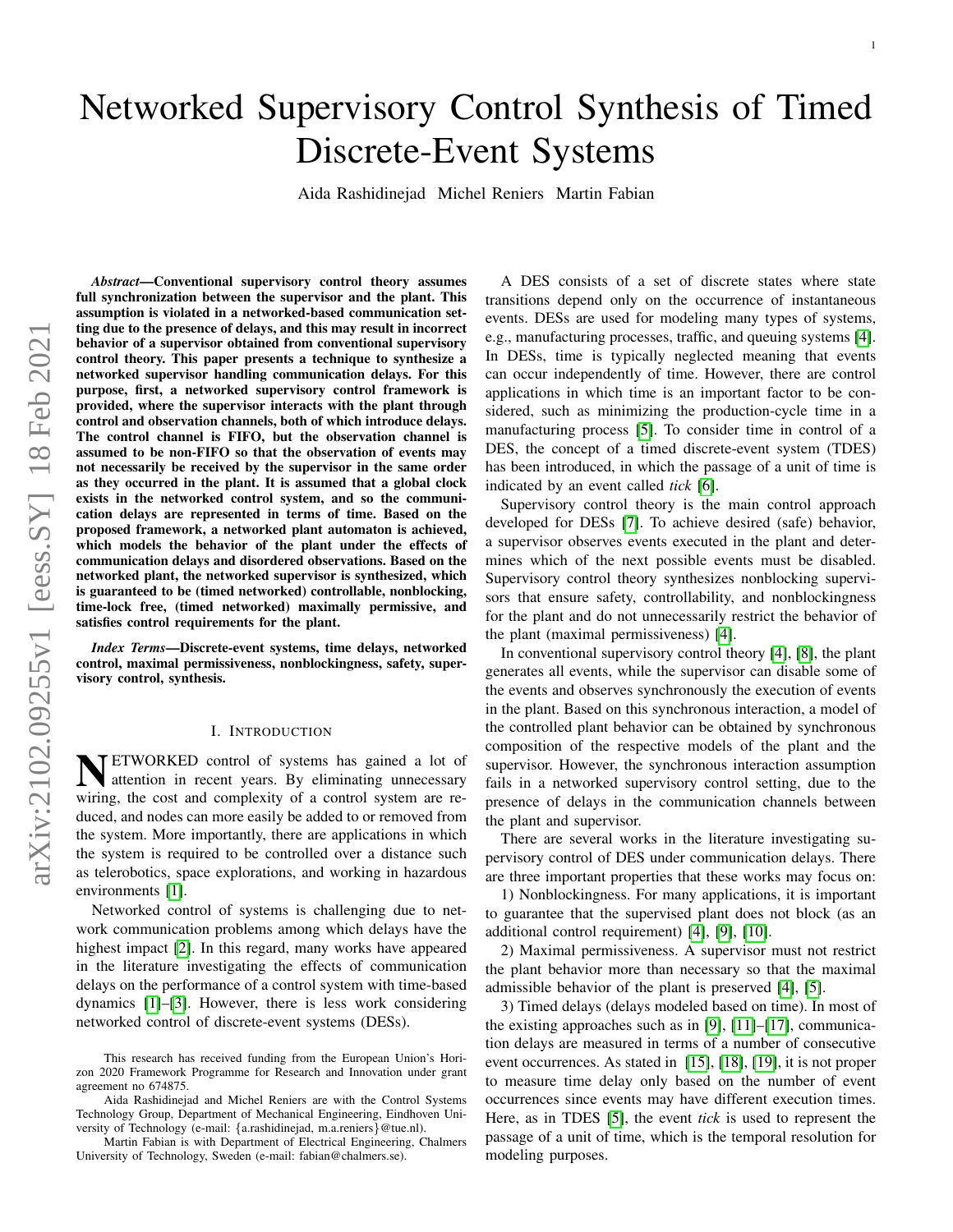Supervisory control synthesis under communication delays was first investigated by Balemi [\[11\]](#page-15-9). To solve the problem, Balemi defines a condition called *delay insensitive language*. A plant has a delay insensitive language whenever any control command, enabled at a state of the plant, is not invalidated by an uncontrollable event. Under this condition, supervisory control under communication delays can be reduced to the conventional supervisory control synthesis [\[11\]](#page-15-9). In other words, if a given plant has a delay insensitive language, then the conventional supervisor is robust to the effects of delays. The benefit of this method is that nonblockingness and maximal permissiveness are already guaranteed by the supervisor if it exists (as they are guaranteed in the conventional supervisory control theory). However, the imposed condition restricts the applications for which such a supervisor exists.

In [\[12\]](#page-15-14), [\[13\]](#page-15-15), a condition called *delay-observability* is defined for the control requirement such that the existence of a networked supervisor depends on it. The delay-observability condition is similar to the delay insensitivity condition generalized for a sequence of uncontrollable events so that a control command is not invalidated by a sequence of consecutive uncontrollable events. In [\[12\]](#page-15-14), [\[13\]](#page-15-15), nonblockingness is guaranteed. However, maximal permissiveness is not guaranteed. Also, no method is proposed to obtain the supremal controllable and delay-observable sublanguage of a given control requirement [\[13\]](#page-15-15).

In a more recent study, Lin introduced new observability and controllability conditions under the effects of communication delays called *network controllability* and *network observability* [\[14\]](#page-15-16). The approach presented by Lin has been further modified in [\[9\]](#page-15-7), [\[14\]](#page-15-16), [\[15\]](#page-15-11), [\[19\]](#page-15-13)–[\[22\]](#page-15-17). In all these works, the problem of supervisory control synthesis under communication delays is defined under certain conditions (network controllability and network observability or the modified versions of them). When the conditions are not met (by the control requirement), the synthesis does not result in a (networked) supervisor [\[9\]](#page-15-7), [\[14\]](#page-15-16), [\[19\]](#page-15-13)–[\[21\]](#page-15-18). As discussed in [\[15\]](#page-15-11), delayed observations and delayed control commands make it (more) challenging to ensure nonblockingness of the supervised plant (compared to the conventional non-networked setting when there is no delay). To guarantee nonblockingness, additional conditions are imposed on the control requirement in [\[9\]](#page-15-7), but maximal permissiveness is not investigated.

In [\[16\]](#page-15-19), an online predictive supervisory control synthesis method is presented to deal with control delays. The supervisor is claimed to be maximally permissive. However, this is not formally proved. This is also the case in [\[20\]](#page-15-20) as they do not formally prove the maximal permissiveness although they establish the steps to achieve it. In [\[22\]](#page-15-17), a predictive synthesis approach is proposed to achieve a networked supervisor which is guaranteed to be maximally permissive in case it satisfies the conditions. Nonblockingness is yet not investigated in [\[22\]](#page-15-17). None of the works following Lin's method consider simultaneously nonblockingness and maximal permissiveness. Moreover, as discussed in a recent study by Lin, in case that the conditions are not met by the control requirement, there is no method so far to compute the supremal sublanguage satisfying the conditions [\[23\]](#page-15-21).

In [\[17\]](#page-15-10), [\[18\]](#page-15-12), a new synthesis algorithm is proposed in which the effects of communication delays are taken into account in the synthesis procedure instead of in extra conditions to be satisfied by the plant/control requirement. [\[17\]](#page-15-10) investigates supervisory control of DES in an asynchronous setting. The asynchronous setting does not take time into account, but it is guaranteed that (if the algorithm terminates) the synthesized (asynchronous) supervisor satisfies nonblockingness. Maximal permissiveness is still an open issue in [\[17\]](#page-15-10). [\[18\]](#page-15-12) focuses on timed delays, but it does not formally prove nonblockingness or maximal permissiveness.

In [\[24\]](#page-15-22) as a more recent study, first, the control and observation channels are modeled. Then, both the plant and control requirements are transformed into a networked setting. Using these transformations, the problem of networked supervisory control synthesis is reduced to conventional supervisory control synthesis. Using conventional supervisory control synthesis, the resulting supervisor is controllable and nonblocking for the transformed plant and the transformed control requirements. However, it is not discussed if the supervisor satisfies these conditions for the (original) plant.

Furthermore, although it is important to consider time in the presence of delays, only a few papers investigate networked supervisory control of TDES [\[18\]](#page-15-12), [\[19\]](#page-15-13), [\[21\]](#page-15-18), [\[25\]](#page-15-23), [\[26\]](#page-15-24) (where communication delays are modeled based on a consistent unit of time) as it introduces new complexities and challenges.

Table [I](#page-1-0) gives an overview of the existing works. To the best of our knowledge, none of these works studies supervisory control synthesis of discrete-event systems under communication delays such that delays are modeled based on time, and the delivered supervisor guarantees both nonblockingness and maximal permissiveness as is done in this paper.

<span id="page-1-0"></span>

| Citation                                   | Timed | Nonblocking | Permissive |
|--------------------------------------------|-------|-------------|------------|
| $[11]$ , $[13]$                            |       |             |            |
| $[14]$ , $[16]$ , $[20]$ , $[24]$          |       |             |            |
| $[9]$ , $[12]$ , $[17]$                    |       |             |            |
| [22]                                       |       |             |            |
| $[18]$ , $[19]$ , $[21]$ , $[25]$ , $[26]$ |       |             |            |
| This Paper                                 |       |             |            |

TABLE I: Overview of existing works.

Our work is close to [\[18\]](#page-15-12) in terms of the networked supervisory control setting and to [\[17\]](#page-15-10) in terms of the synthesis technique. Similar to [\[18\]](#page-15-12) and [\[17\]](#page-15-10), the following practical conditions are taken into account:

1) A controllable event can be executed in the plant only if it is commanded (enabled) by the supervisor.

2) An uncontrollable event is not commanded (enabled) by the supervisor; it occurs spontaneously in the plant.

3) Any event, controllable or uncontrollable, executed in the plant is observable to the supervisor.

4) A control command sent by the supervisor reaches the plant after a constant amount of time delay. The command may not necessarily be accepted by the plant, in which case it will be removed from the control channel when the next *tick* occurs. Also, the observation of a plant event, controllable or uncontrollable, occurs after a constant amount of time delay.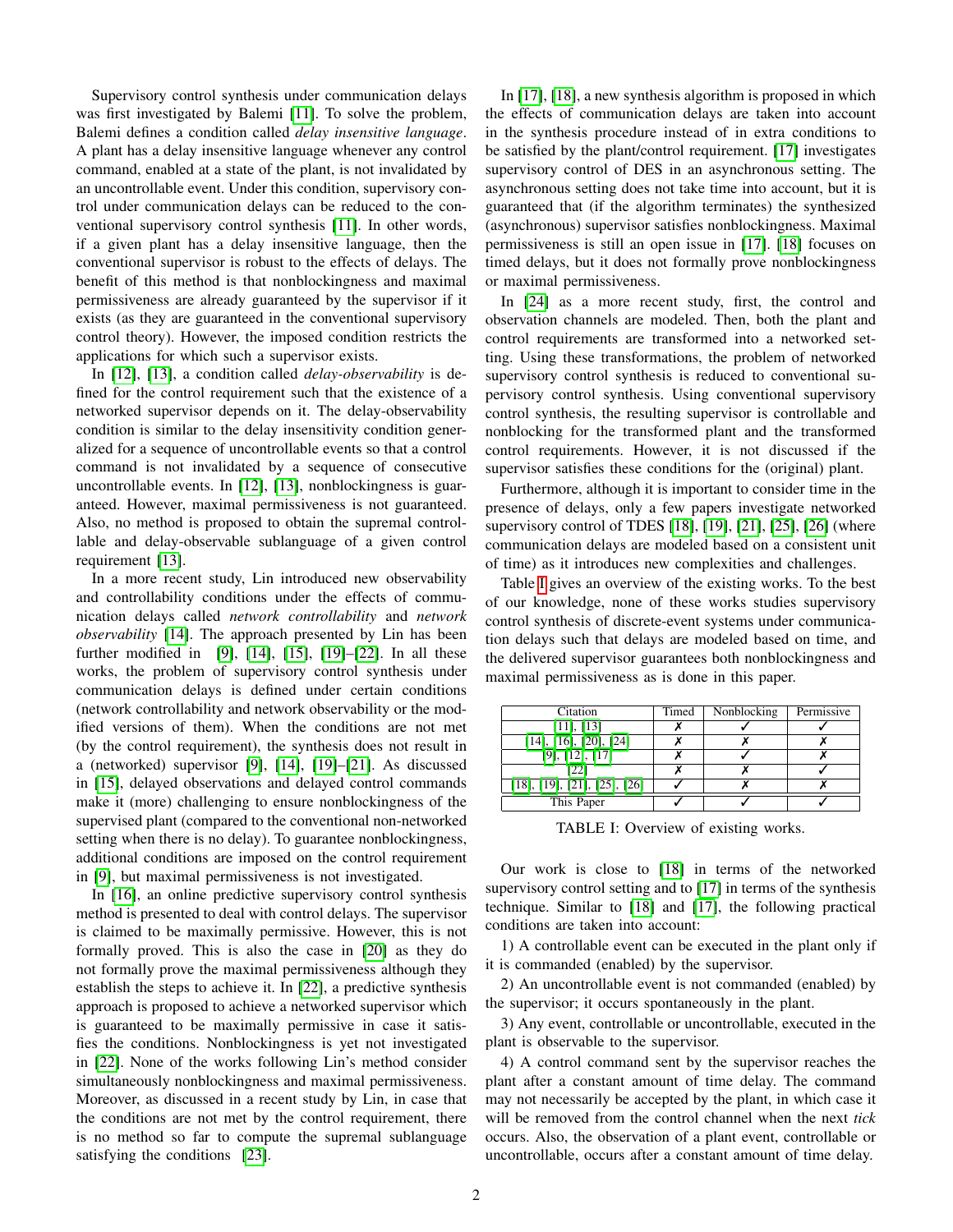5) The control channel is assumed to be FIFO, so control commands sent by the supervisor will reach the plant in the same order as they have been sent. However, the observation channel is non-FIFO, and so consecutive events that occur in the plant may be observed by the supervisor in any possible order. For instance, if the events *a* and *b* occur in that order between two *tick*s in the plant, they may be observed in the other order. Here, we investigate the situation where only the observation channel is non-FIFO. See Section [III-C4](#page-8-0) for a discussion on how the proposed solution is adapted for a non-FIFO control channel.

This paper improves [\[17\]](#page-15-10), [\[18\]](#page-15-12) in the following aspects:

1) Modeling purposes. In [\[5\]](#page-15-3), a TDES is generally derived from a DES by restricting the execution of each event within a lower and an upper time bound specified to the event. Also, a TDES should satisfy the "activity-loop free" (ALF) assumption to guarantee that the clock never stops [\[5\]](#page-15-3). Fixing time bounds for events and imposing the ALF condition restrict the applications that can be modeled as TDESs. In this paper, the plant is already given as a TDES. Namely, the plant behavior is represented by an automaton, including the event *tick* with no specific relationship between the occurrences of *tick* and other events. To relax the ALF condition, the concept of time-lock freeness is introduced as a property, expressing the time progress of the system. Time-lock freeness, similar to nonblockingness, is guaranteed by the networked supervisor.

2) Synthesis technique. Inspired from the idea introduced in [\[17\]](#page-15-10) to synthesize an asynchronous supervisor for DES, the synthesis method proposed in [\[18\]](#page-15-12) for networked supervisory control of TDES is improved. For this purpose, first, the networked supervisory control (NSC) framework is modeled. Then, a networked plant automaton is proposed, modeling the behavior of the plant in the NSC framework. Based on the networked plant, a networked supervisor is synthesized. It is guaranteed that the networked supervisor provides nonblockingness, time-lock freeness, and maximal permissiveness.

3) Control requirement. The control requirement in [\[17\]](#page-15-10), [\[18\]](#page-15-12) is limited to the avoidance of illegal states. Here, the networked supervisory control synthesis is generalized to control requirements modeled as automata.

In the following, the NSC framework is introduced in Section [II.](#page-2-0) For the NSC framework, an operator is proposed to give the networked supervised plant. Moreover, the conventional controllability and maximal permissiveness conditions are modified to timed networked controllability and timed networked maximal permissiveness conditions suitable for the NSC framework. Then, the basic networked supervisory control synthesis problem is formulated which aims to find a timed networked controllable and timed networked maximally permissive networked supervisor guaranteeing nonblockingness and time-lock freeness of the networked supervised plant. In Section [III,](#page-6-0) first, the networked plant is defined as an automaton representing the behavior of the plant under communication delays and disordered observations. Furthermore, a technique is presented to synthesize a networked supervisor that is a solution to the basic networked supervisory control problem. In Section [IV,](#page-9-0) the basic networked supervisory control synthesis problem is generalized to satisfy a given set of control requirements. Relevant examples are provided in each section. Finally, Section [V](#page-9-1) concludes the paper. To enhance readability, all technical lemmas and proofs are given in the appendices.

#### II. BASIC NSC PROBLEM

## <span id="page-2-0"></span>*A. Conventional Supervisory Control Synthesis of TDES*

A TDES *G* is formally represented as a quintuple

$$
G=(A,\Sigma,\delta,a_0,A_m),
$$

where  $A, \Sigma, \delta : A \times \Sigma \rightarrow A$ ,  $a_0 \in A$ , and  $A_m \subseteq A$  stand for the set of states, the set of events, the (partial) transition function, the initial state, and the set of marked states, respectively. The set of events of any TDES is assumed to contain the event  $tick \in \Sigma$ . The set  $\Sigma_a = \Sigma \setminus \{tick\}$  is called the set of active events. The notation  $\delta(a,\sigma)$ ! denotes that  $\delta$  is defined for state *a* and event  $\sigma$ , i.e., there is a transition from state *a* with label  $\sigma$  to some state. The transition function is generalized to words in the usual way:  $\delta(a, w) = a'$  means that there is a sequence of subsequent transitions from state  $a$  to the state  $a'$  that together make up the word  $w \in \Sigma^*$ . Starting from the initial state, the set of all possible words that may occur in *G* is called the language of *G* and is indicated by  $L(G)$ ;  $L(G) := \{ w \in \Sigma^* \mid \delta(a_0, w)! \}.$ Furthermore, for any state  $a \in A$ , the function *Reach*(*a*) gives the set of states reachable from the state *a*;  $Reach(a) := \{a' \in$  $A \mid \exists w \in \Sigma^*, \delta(a, w) = a'$ . States from which it is possible to reach a marked state are called nonblocking. An automaton is nonblocking when each state reachable from the initial state is nonblocking; for each  $a \in \text{Reach}(a_0)$ ,  $\text{Reach}(a) \cap A_m \neq \emptyset$ . *L*<sup>*m*</sup>(*G*) denotes the marked language of *G*; *L*<sup>*m*</sup>(*G*) := {*w* ∈  $L(G) | \delta(a_0, w) \in A_m$ . States from which time can progress are called *time-lock free* (TLF). An automaton is TLF when each state reachable from the initial state is TLF; for each  $a \in \text{Reach}(a_0)$ , there exists a  $w \in \Sigma^*$  such that  $\delta(a, w \text{ tick})$ !.

<span id="page-2-1"></span>*Definition 1 (Natural Projection [\[4\]](#page-15-2)):* For sets of events Σ and  $\Sigma' \subseteq \Sigma$ ,  $P_{\Sigma'} : \Sigma^* \to \Sigma'^*$  is defined as follows: for  $e \in \Sigma$  and  $w \in \Sigma^*,$ 

$$
P_{\Sigma'}(\varepsilon) := \varepsilon,
$$
  
\n
$$
P_{\Sigma'}(we) := \begin{cases} P_{\Sigma'}(w)e & \text{if } e \in \Sigma', \\ P_{\Sigma'}(w) & \text{if } e \in \Sigma \setminus \Sigma'. \end{cases}
$$

The definition of natural projection is extended to a language  $L \subseteq \Sigma^*$ ;  $P_{\Sigma'}(L) := \{w' \in \Sigma'^* \mid \exists w \in L, P_{\Sigma'}(w) = w'\}\$  [\[4\]](#page-15-2).

Natural projection is an operation which is generally defined for languages. However, it is also possible to apply it on automata [\[27\]](#page-15-25). For an automaton with event set Σ,  $P_{Σ}$  first replaces all events not from  $\Sigma'$  by the silent event  $\tau$ . Then, using a determinization algorithm (such as the one introduced in [\[28\]](#page-15-26)), the resulting automaton is made deterministic. A state of a projected automaton is then marked if it contains at least one marked state from the original automaton (see [\[28\]](#page-15-26) for more details). Using the notation  $\delta_P$  for the transition function of the projected automaton, we state the following properties of this construction: (1) for any  $w \in \Sigma^*$ , if  $\delta(a_0, w) = a_r$ then  $\delta_P(A_0, P_{\Sigma'}(w)) = A_r$  where  $A_0$  is the initial state of the projected automaton, and  $A_r \subseteq A$  is a set with  $a_r \in A_r$ , (2) for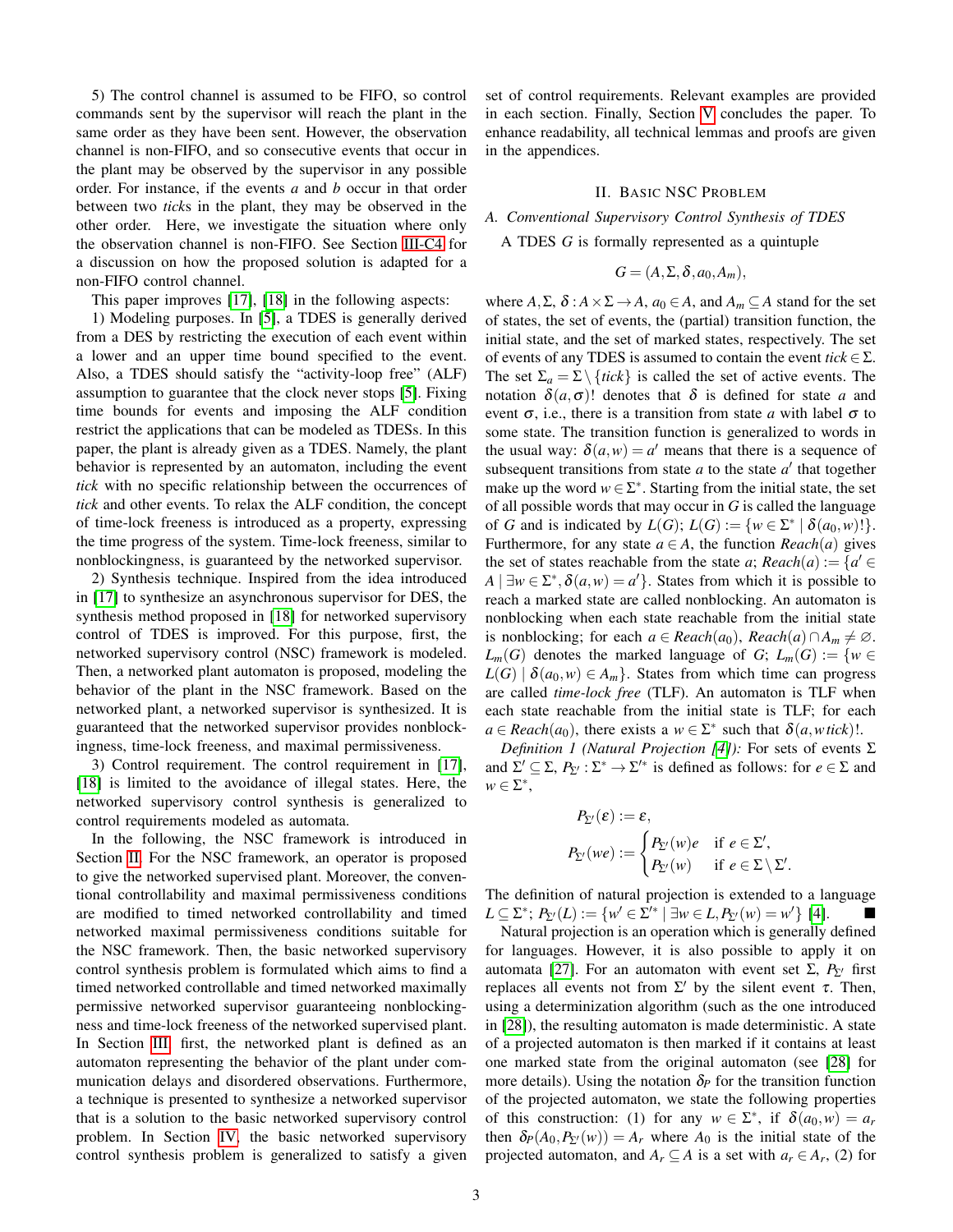any  $w \in \Sigma^*$ , if  $\delta(a_0, w) \in A_m$ , then  $\delta_P(A_0, P_{\Sigma'}(w))$  is a marked state in the projected automaton.

In the rest of the paper, the plant is given as the TDES *G* represented by the automaton  $(A, \Sigma_G, \delta_G, a_0, A_m)$  with  $\Sigma_G$  $\Sigma_a \cup \{tick\}$  and  $\Sigma_a \cap \{tick\} = \emptyset$ . Also, as it holds for many applications, *G* is a finite automaton [\[5\]](#page-15-3). A finite automaton has a finite set of states and a finite set of events [\[29\]](#page-15-27).

Here, it is assumed that all events in *G* are observable. A subset of the active events  $\Sigma_{uc} \subseteq \Sigma_a$  is uncontrollable.  $\Sigma_c = \Sigma_a \setminus \Sigma_{uc}$  gives the set of controllable active events. The event *tick* is uncontrollable by nature. However, as in [\[6\]](#page-15-4), it is assumed that *tick* can be preempted by a set of forcible events  $\Sigma_{for} \subseteq \Sigma_a$ . Note that forcible events can be either controllable or uncontrollable. For instance, closing a valve to prevent overflow of a tank, and the landing of a plane are controllable and uncontrollable forcible events, respectively [\[5\]](#page-15-3). Note that for synthesis, the status of the event *tick* lies between controllable and uncontrollable depending on the presence of enabled forcible events. To clarify, when the event *tick* is enabled at some state *a* and also there exists a forcible event  $\sigma \in \Sigma_{for}$  such that  $\delta_G(a, \sigma)!$ , then *tick* is considered as a controllable event since it can be preempted. Otherwise, *tick* is an uncontrollable event. In the figures, forcible events are underlined. The transitions labelled by controllable (active or *tick*) events are indicated by solid lines and the transitions labelled by uncontrollable (active or *tick*) events are indicated by dashed lines.

If the plant *G* is blocking, then a supervisor *S* needs to be synthesized to satisfy nonblockingness of the supervised plant. *S* is also a TDES with the same event set as *G*. Since the plant and supervisor are supposed to work synchronously in a conventional non-networked setting, the automaton representing the supervised plant behavior is obtained by applying the *synchronous product* indicated by *S*||*G* [\[4\]](#page-15-2). Generally, in the synchronous product of two automata, a shared event can be executed only when it is enabled in both automata, and a non-shared event can be executed if it is enabled in the corresponding automaton. Since the conventional supervisor *S* has the same event set as *G*, each event will be executed in *S*||*G* only if the supervisor enables (allows) it. *S* is controllable if it allows all uncontrollable events that may occur in the plant. This is captured in *conventional controllability for TDES*.

<span id="page-3-5"></span>*Definition 2 (Conventional Controllability for TDES (reformulated from [\[5\]](#page-15-3))):* Given a plant *G* with uncontrollable events Σ*uc* and forcible events Σ*for*, a TDES *S*, is controllable w.r.t. *G* if for all  $w \in L(S||G)$  and  $\sigma \in \Sigma_{uc} \cup \{tick\}$ , if  $w\sigma \in L(G)$ ,

1) 
$$
w\sigma \in L(S||G)
$$
, or

2)  $\sigma = tick$  and  $w\sigma_f \in L(S||G)$  for some  $\sigma_f \in \Sigma_{for}$ . Property [\(1\)](#page-5-0) in the above definition is the standard controllability property (when there is no forcible event to preempt *tick*); *S* cannot disable uncontrollable events that *G* may generate. However, if a forcible event is enabled, this may preempt the time event, which is captured by Property [\(2\)](#page-5-1).

A supervisor *S* is called *proper* for a plant *G* whenever *S* is controllable w.r.t. *G*, and the supervised plant *S*||*G* is nonblocking.

<span id="page-3-6"></span>*Definition 3 (Conventional Maximal Permissivenesss):* A proper supervisor *S* is *maximally permissive* for a plant *G*, whenever *S* preserves the largest behavior of *G* compared to any other proper supervisor *S*<sup> $\prime$ </sup>; for any proper *S*<sup> $\prime$ </sup>: *L*(*S*<sup> $\prime$ </sup>||*G*)  $\subseteq$  $L(S||G).$ 

For a TDES, a proper and a maximally permissive supervisor can be synthesized by applying the synthesis algorithm proposed in [\[5\]](#page-15-3).

#### *B. Motivating Examples*

This section discusses the situations where a proper and maximally permissive conventional supervisor *S* fails in the presence of observation delay (Example [1\)](#page-3-0), non-FIFO observation (Example [2\)](#page-3-1), or control delay (Example [3\)](#page-3-2).

<span id="page-3-0"></span>*Example 1 (Observation Delay):* Consider the plant depicted in Figure [1.](#page-3-3) To be maximally permissive, *S* must not disable *a* at  $a_0$ , and to be nonblocking, *S* must disable *a* at  $a_2$ . Now, assume that the observation of the events executed in *G* are not immediately received by *S* due to observation delay. Starting from *a*0, imagine that *u* occurs, and *G* goes to *a*2. Since *S* does not observe *u* immediately, it supposes that *G* is still at  $a_0$  where it enables  $a$ . Then,  $a$  will be applied at the real state where  $G$  is, i.e.,  $a_2$ , and so  $G$  goes to  $a_3$  which is blocking.

<span id="page-3-3"></span>

Fig. 1: Plant for Example [1.](#page-3-0)

<span id="page-3-1"></span>*Example 2 (Non-FIFO Observation):* Consider the plant *G* depicted in Figure [2.](#page-3-4) To be nonblocking, *S* must disable *a* at  $a_3$ , and to be maximally permissive, *S* must not disable *a* at  $a_6$ . Now, assume that the observation channel is non-FIFO, i.e., events may be observed in a different order as they occurred in *G*. Starting from  $a_0$ , imagine that *G* executes *tick ab* and goes to *a*3. Since the observation channel is non-FIFO, *S* may receive the observation of *tick ab* as *tick b a* after which it does not disable *a*. However, *G* is actually at  $a_3$  and by executing *a*, it goes to *a*<sup>4</sup> which is blocking.

<span id="page-3-4"></span>

Fig. 2: Plant for Example [2.](#page-3-1)

<span id="page-3-2"></span>*Example 3 (Control Delay):* Consider the plant depicted in Figure [3.](#page-4-0) To be maximally permissive, *S* must not disable *a* at *a*1, and to be nonblocking *S* must disable *a* at *a*3. Now, assume that control commands are received by *G* after one *tick*. Starting from  $a_0$ , S does not disable *a* after one *tick* (when *G* is at *a*1). However, the command is received by *G* after the passage of one *tick* (due to the control delay) when *G* is at *a*3. So, by executing *a* at *a*3, *G* goes to *a*<sup>4</sup> which is blocking.

*Remark 1:* Conventional supervisory control synthesis of a TDES guarantees nonblockingness [\[5\]](#page-15-3). However, as can be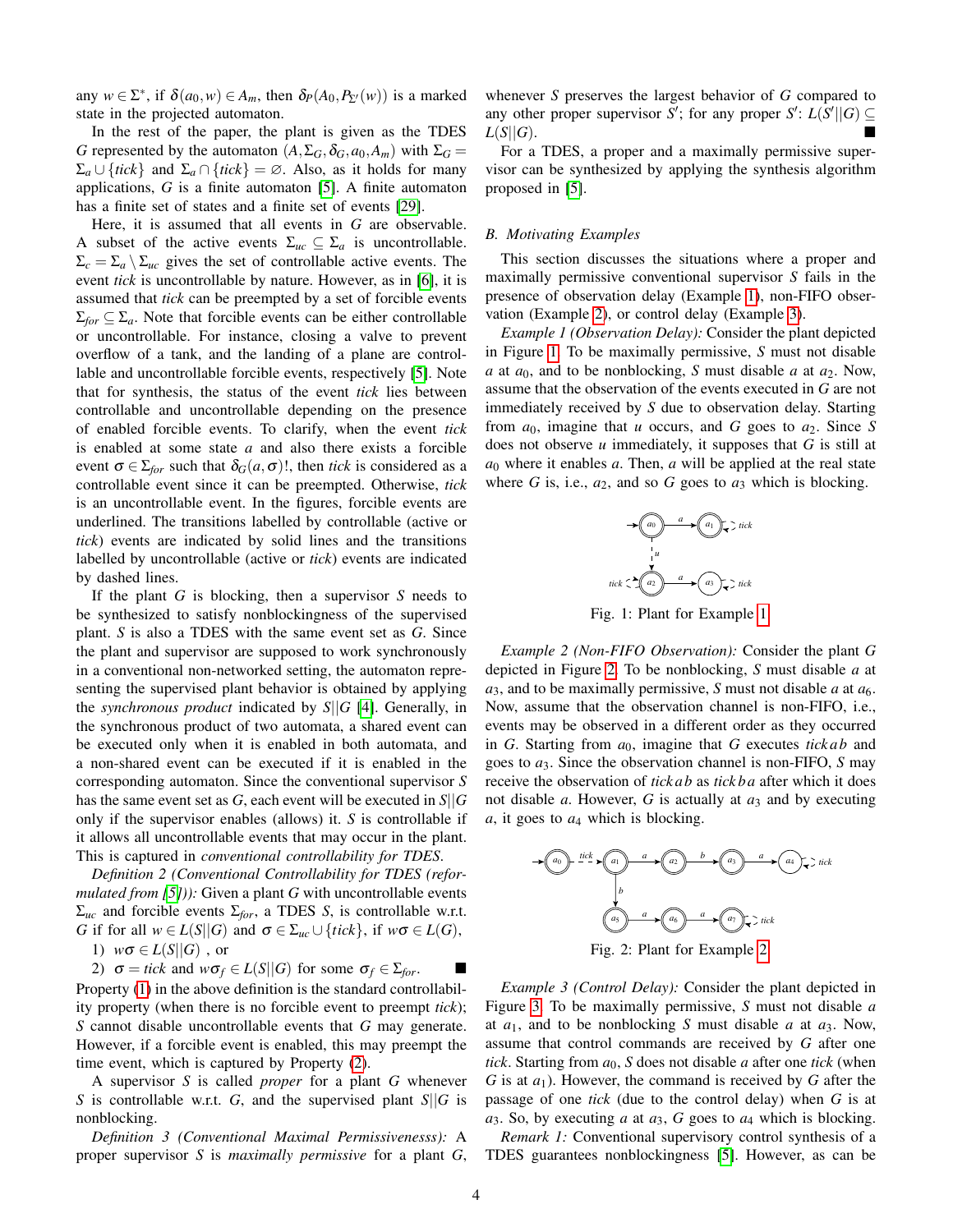<span id="page-4-0"></span>

Fig. 3: Plant for Example [3.](#page-3-2)

seen in Example [2,](#page-3-1) it cannot guarantee time-lock freeness; *a*<sup>3</sup> is not TLF, and it is not removed by *S*. This is not an issue in [\[5\]](#page-15-3) since a TDES is assumed to satisfy the ALF condition. Here, to guarantee time progress, the TLF property must be considered in synthesis.

As is clear from the examples, a supervisor is required that can deal with the problems caused by communication delays and disordered observations. To achieve such a supervisor, first, the networked supervisory control framework is established.

## *C. NSC Framework*

In the presence of delays in the control and observation channels, enabling, executing and observing events do not happen at the same time. Figure [4](#page-4-1) depicts the networked supervisory control (NSC) framework that is introduced in this paper. To recognize the differences between the enablement and observation of events and their execution in the plant, as in [\[17\]](#page-15-10), [\[18\]](#page-15-12), a set of *enabling events* Σ*<sup>e</sup>* and a set of *observed events*  $\Sigma$ <sub>*o*</sub> are introduced.

<span id="page-4-4"></span>*Definition 4 (Enabling and Observed Events):* Given a plant *G*, to each controllable active event  $\sigma \in \Sigma_c$  an enabling event  $\sigma_e \in \Sigma_e$ , and to each active event  $\sigma \in \Sigma_a$  an observed event  $\sigma$ <sup>*o*</sup> ∈ Σ<sub>*o*</sub> are associated such that  $\Sigma$ <sub>*e*</sub> ∩  $\Sigma$ <sub>*a*</sub> = ∅ and  $\Sigma$ <sub>*o*</sub> ∩  $\Sigma$ <sub>*a*</sub> = ∅  $\text{(clearly } \Sigma_e \cap \Sigma_o = \varnothing).$ 

Note that all events executed in the plant are supposed to be observable so that the observed event  $\sigma$ <sub>o</sub> is associated to any  $\sigma \in \Sigma_a$ . However, not all the events are supposed to be controllable. Uncontrollable events such as disturbances or faults occur in the plant spontaneously. In this regard, enabling events  $\sigma_e$  are associated only to events from  $\Sigma_c$ .

<span id="page-4-1"></span>

Fig. 4: NSC framework [\[18\]](#page-15-12).

Considering Figure [4,](#page-4-1) a networked supervisor for *G* that fits in the proposed framework is a TDES given as:

$$
NS=(Y,\Sigma_{NS},\delta_{NS},y_0,Y_m),
$$

for which the event set  $\Sigma_{NS} = \Sigma_e \cup \Sigma_o \cup \{tick\}$ , and the event *tick* is produced by the global clock in the system so that  $\Sigma_{NS} \cap \Sigma_G = \{tick\}.$ 

For the proposed NSC framework, the behavior of the plant under the control of a networked supervisor is achieved through *asynchronous composition*. To define asynchronous composition, we first need to consider the effects of delays on events sent through the control and observation channels. In this paper, it is assumed that the control (observation) channel has a finite capacity denoted by *Lmax* (*Mmax*), which introduces a constant amount of delay represented by a natural number  $N_c$  ( $N_o$ ). Since the control channel is supposed to be FIFO, a list or sequence is used to consider the journey of events through the control channel. As given in Definition [5](#page-4-2) below,  $l \in (\Sigma_c \times [0, N_c])^*$  provides us with the current situation of the control channel. The interpretation of  $l[i] = (\sigma, n)$  is that the  $i<sup>th</sup>$  enabling event present in the control channel is  $\sigma_e$  which still requires *n ticks* before being received by the plant.

<span id="page-4-2"></span>*Definition 5 (Control Channel Representation):* The control channel is represented by the set  $L = (\Sigma_c \times [0, N_c])^*$ . Moreover, we define the following operations for all  $\sigma \in \Sigma_c$ , the time counter  $n \in [0, N_c]$  and  $l \in L$ :

- $\bullet$   $\varepsilon$  denotes the empty sequence.
- $app(l,(\sigma,n))$  adds the element  $(\sigma,n)$  to the end of *l* if  $|l| < L_{max}$  (the channel is not full), otherwise *l* stays the same.
- *head*(*l*) gives the first element of *l* (for nonempty lists). Formally, *head*(( $\sigma$ ,*n*) *l*) = ( $\sigma$ ,*n*) and *head*( $\varepsilon$ ) is undefined.
- *tail*(*l*) denotes the list after removal of its leftmost element. Formally,  $tail((\sigma, n) l) = l$  and  $tail(\varepsilon)$  is undefined.
- $l-1$  decreases the natural number component of every element in *l* by one (if possible). It is defined inductively as follows  $\varepsilon - 1 = \varepsilon$ ,  $((\sigma, 0) l) - 1 = l - 1$ , and  $((\sigma, n +$ 1)  $l$ ) − 1 =  $(σ, n)$   $(l − 1)$ .

Due to the assumption that the observation channel is non-FIFO, we use a multiset to consider the journey of each event through the observation channel. As given in Definition [6](#page-4-3) below, the multiset  $m : \Sigma_a \times [0, N_o] \to \mathbb{N}$  provides us with the current situation of the observation channel. The interpretation of  $m(\sigma, n) = k$  is that currently there are k events  $\sigma$  in the observation channel that still require *n ticks* before reaching the (networked) supervisor.

*tick*observation channel is represented by the set  $M = \{m | m : \Sigma_a \times$ *Definition 6 (Observation Channel Representation):* The  $[0, N<sub>o</sub>] \rightarrow \mathbb{N}$ . Moreover, we define the following operations for all  $m \in M$ ,  $\sigma$ ,  $\sigma' \in \Sigma_a$  and the time counters  $n, n' \in [0, N_o]$ :

- <span id="page-4-3"></span>• [] denotes the empty multiset, i.e., the function *m* with  $m(\sigma,n)=0.$
- $|m| = \sum_{(\sigma,n) \in \Sigma_a \times [0,N_o]} m(\sigma,n)$  denotes the number of events in the observation channel represented by *m*.
- $m \oplus [(\sigma, n)]$  inserts  $(\sigma, n)$  to *m* if  $|m| < M_{max}$  (the observation channel is not full). Formally, it denotes the function *m'* for which  $m'(\sigma, n) = m(\sigma, n) + 1$  and  $m'(\sigma', n') =$  $m(\sigma', n')$  otherwise. If  $|m| = M_{max}$  (the observation channel is full), then the channel stays the same, i.e.,  $m' = m$ .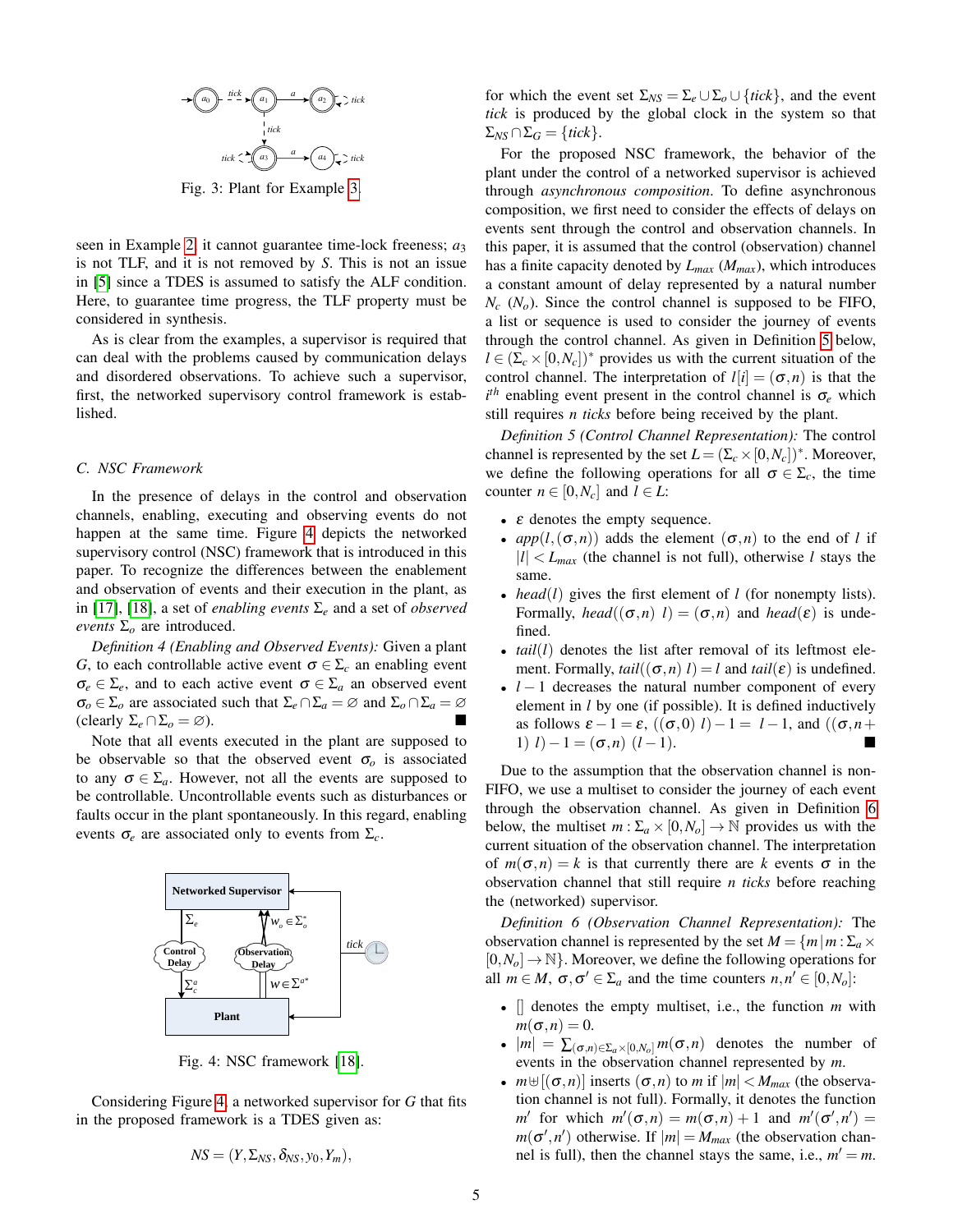- $m \setminus [(\sigma, n)]$  removes  $(\sigma, n)$  from *m* once. Formally, it denotes the function *m'* for which  $m'(\sigma, n) = \max(m(\sigma, n) -$ 1,0) and  $m'(\sigma', n') = m(\sigma', n')$  otherwise.
- *m*−1 decreases the natural number component of every element by one (as long as it is positive). Formally, it denotes the function *m'* for which  $m'(\sigma, n) = m(\sigma, n+1)$ for all  $n < N_o$  and  $m'(\sigma, N_o) = 0$ .
- $(\sigma, n) \in m$  denotes that the pair  $(\sigma, n)$  is present in *m*, it holds if  $m(\sigma,n) > 0$ .

In the rest of the paper, a networked supervisor for the plant *G* is given as the TDES *NS* represented by the automaton  $(Y, \Sigma_{NS}, \delta_{NS}, y_0, Y_m)$ .

Considering the representation of control and observation channels, an asynchronous composition operator is defined to achieve a networked supervised plant.

<span id="page-5-2"></span>*Definition 7 (Timed Asynchronous Composition Operator):* Given a plant *G* and a networked supervisor *NS* (for *G*), the asynchronous product of *G* and *NS*, denoted by  $NS_{N_c}||_{N_o}$  *G*, is given by the automaton

$$
NS_{N_c}||_{N_o} G = (Z, \Sigma_{NSP}, \delta_{NSP}, z_0, Z_m),
$$

where

$$
Z = A \times Y \times M \times L, \qquad \Sigma_{NSP} = \Sigma_{NS} \cup \Sigma, z_0 = (a_0, y_0,[], \varepsilon), \qquad \qquad Z_m = A_m \times Y_m \times M \times L.
$$

Moreover, for  $a \in A$ ,  $y \in Y$ ,  $m \in M$ , and  $l \in L$ ,  $\delta_{NSP} : Z \times$  $\Sigma_{NSP} \rightarrow Z$  is defined as follows:

1) When an event  $\sigma_e \in \Sigma_e$  occurs in *NS*, it is sent through the control channel. This is represented by adding  $(\sigma, N_c)$  to *l* where  $N_c$  is the remaining time for  $\sigma_e$  until being received by *G*. If  $\delta_{NS}(y, \sigma_e)$ !:

$$
\delta_{NSP}((a, y, m, l), \sigma_e) = (a, \delta_{NS}(y, \sigma_e), m, app(l, (\sigma, N_c))).
$$

2) An active controllable event  $\sigma \in \Sigma_c$  can occur if the plant enables it, and the corresponding control command (enabling event) is received by the plant as  $(\sigma,0)$  (as the enabling event finished its journey through the control channel). When  $\sigma$  occurs, it will be stored in *m* with the remaining time *N<sup>o</sup>* until being observed by *NS*. If  $\delta_G(a,\sigma)!$  and *head*(*l*) = ( $\sigma$ ,0):

$$
\delta_{NSP}((a,y,m,l),\sigma)=(\delta_G(a,\sigma),y,m\uplus[(\sigma,N_o)],tail(l)).
$$

3) An uncontrollable event  $\sigma \in \Sigma_{uc}$  can occur if it is enabled in *G*. When  $\sigma$  occurs, it will be stored in *m* with the remaining time *N<sup>o</sup>* until being observed by *NS*. If  $\delta_G(a,\sigma)!$ :

$$
\delta_{NSP}((a,y,m,l),\sigma)=(\delta_G(a,\sigma),y,m\uplus[(\sigma,N_o)],l).
$$

4) Event *tick* can occur if both *NS* and *G* enable it, and there is no event ready to be observed by *NS*. Upon the execution of *tick*, all the time counters in *m* and *l* are decreased by one. If  $\delta_G(a, tick)$ !,  $\delta_{NS}(y, tick)$ !,  $(\sigma, 0) \notin m$ for all  $\sigma \in \Sigma_a$ 

$$
\delta_{NSP}((a,y,m,l),tick) =
$$
  

$$
(\delta_G(a,tick), \delta_{NS}(y,tick),m-1,l-1).
$$

5) The observation of an active event  $\sigma \in \Sigma_a$  can occur when it finishes its journey through the observation channel (and so it is received by *NS*), and  $\sigma$ <sub>o</sub> is enabled by *NS*. When  $\sigma$ <sub>o</sub> occurs,  $(\sigma, 0)$  is removed from *m*. If  $δ_{NS}(y, σ<sub>o</sub>)!$  and  $(σ, 0) ∈ m$ :

$$
\delta_{NSP}((a, y, m, l), \sigma_o) = (a, \delta_{NS}(y, \sigma_o), m \setminus [(\sigma, 0)], l).
$$

In the rest of the paper, the asynchronous composition  $NS_{N_c}$  || $_{N_o}$  *G* of the plant *G* and the networked supervisor *NS* (for that plant) is assumed to be the TDES *NSP* represented by the automaton  $(Z, \Sigma_{NSP}, \delta_{NSP}, z_0, Z_m)$ .

Note that the networked supervised plant models the behavior of a plant controlled by a networked supervisor, and so for the proposed operator, we need to prove that the result does not enlarge the behavior of the plant.

<span id="page-5-3"></span>*Property 1 (NSP and Plant):* Given a plant *G* and networked supervisor *NS* (for that plant):  $P_{\Sigma_G}(L(NSP)) \subseteq L(G)$ .

*Proof:* See Appendix [B-A.](#page-12-0)

A networked supervisor is controllable with respect to a plant if it never disables any uncontrollable event that can be executed by the plant. To have a formal representation of controllability in the NSC framework, Definition [2](#page-3-5) is adapted to *timed networked controllability*.

*Definition 8 (Timed Networked Controllability):* Given a plant *G* with uncontrollable events  $\Sigma_{uc}$  and forcible events  $\Sigma_{for}$ , a networked supervisor *NS*, is controllable w.r.t. *G* if for all  $w \in L(NSP)$  and  $\sigma \in \Sigma_{uc} \cup \{tick\}$ , whenever  $P_{\Sigma_G}(w) \sigma \in L(G)$ :

- <span id="page-5-0"></span>1) *w*σ ∈ *L*(*NSP*) , or
- <span id="page-5-1"></span>2)  $\sigma = tick$  and  $w\sigma_f \in L(NSP)$  for some  $\sigma_f \in \hat{\Sigma}_{for} \cup \Sigma_o$ , where  $\hat{\Sigma}_{for} = \Sigma_{for} \cup \Sigma_e$ .

When there is no network, i.e.,  $\Sigma_{NS} = \Sigma_G$ , timed networked controllability coincides with conventional controllability for TDES (Definition [2\)](#page-3-5).

*Remark 2:* Considering Definition [7,](#page-5-2) *tick* does not occur if there is an event ready to be observed  $((\sigma, 0) \in m)$ . In other words, observed events always preempt *tick* since they occur once they finish their journey in the observation channel. The enabling events are assumed to be forcible as well. This gives the opportunity to the networked supervisor to preempt *tick* by enabling an event whenever it is necessary. In Section [III-C,](#page-8-1) we discuss other possible cases.

A networked supervisor *NS* is called proper in NSC framework if is timed networked controllable, nonblocking, and TLF. Similar to controllability, the definition of maximal permissiveness (in the conventional setting) is adapted to *timed networked maximal permissiveness* (for NSC Framework).

*Definition 9 (Timed Networked Maximal Permissiveness):* A proper networked supervisor *NS* is timed networked maximally permissive for a plant *G*, if for any other proper networked supervisor  $NS'$  in the same NSC framework (with  $P_{\Sigma G}(L(NS'_{N_c}||_{N_o}G)) \subseteq P_{\Sigma G}(L(NS'_{N_c}||_{N_o}G))$ . In other words, *NS* preserves the largest admissible behavior of *G*. Again, when there is no network, this notion coincides with conventional maximal permissiveness (Definition [3\)](#page-3-6).

# *D. Problem Formulation*

The *Basic NSC Problem* is defined as follows. Given a plant model *G* as a TDES, observation (control) channel with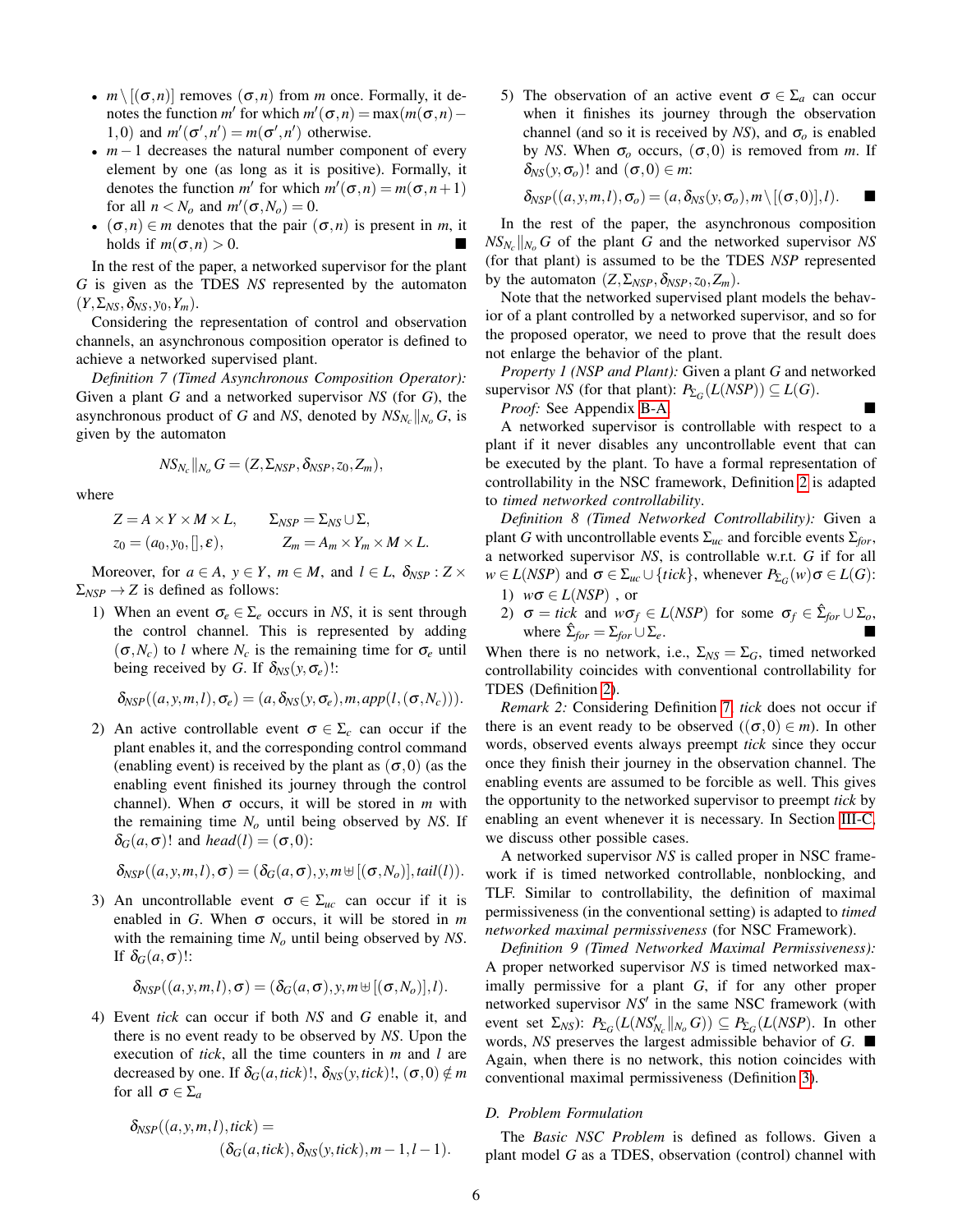delay  $N_o$  ( $N_c$ ) and maximum capacity  $M_{max}$  ( $L_{max}$ ), provide a networked supervisor *NS* such that

- *NSP* is nonblocking,
- *NSP* is time-lock free
- *NS* is timed networked controllable for *G*, and
- *NS* is timed networked maximally permissive.

#### <span id="page-6-0"></span>III. NETWORKED SUPERVISORY CONTROL SYNTHESIS **Networked PERVISC**

To achieve a proper and maximally permissive networked supervisor (in the NSC framework), the synthesis is applied on the "networked plant", as indicated in Figure [5.](#page-6-1) The networked plant is a model for how events are executed in the plant according to the enabling events, and how the observations of *<sup>a</sup>*\* the executed events may occur in a networked supervisory control setting. Based on the networked plant, a synthesis algorithm is proposed to obtain a networked supervisor, which is a solution to the basic NSC problem. Example [4](#page-6-2) is used to illustrate each step of the approach. and maximally permissive networked<br>
ramework), the synthesis is applied or<br>
s indicated in Figure 5. The networked<br>
ow events are executed in the plan<br>
s works and house the observations of <sup>"</sup>, as in

<span id="page-6-1"></span>

Fig. 5: Networked plant.

<span id="page-6-2"></span>*Example 4:* (Endangered Pedestrian) Let us consider the endangered pedestrian example from [\[5\]](#page-15-3). The plant *G* is depicted in Figure [6.](#page-6-3) Both the bus and pedestrian are supposed to do single transitions indicated by *p* for passing and *j* for jumping. The requirement considered in [\[5\]](#page-15-3) is that the pedestrian should jump before the bus passes. However, since we do not consider requirements here (yet), we adapt the plant from [\[5\]](#page-15-3) such that if the bus passes before the pedestrian jumps, then *G* goes to a blocking state. The control channel is FIFO, the observation channel is non-FIFO,  $N_c = N_o = 1$ ,  $L_{max} = 1$ , and  $M_{max} = 2$ . We aim to synthesize a proper and maximally permissive networked supervisor for *G*.

<span id="page-6-3"></span>

Fig. 6: Endangered pedestrian from Example [4.](#page-6-2)

## *A. Networked Plant*

The behavior of the plant communicating through the control and observation channels is captured by the *networked* *plant*. As is clear from Figure [5,](#page-6-1) if we do not consider enabling and observation of events, what is executed in the networked plant is always a part of the plant behavior. Let us denote by *NP* the networked plant automaton, then  $P_{\Sigma_G}(L(NP)) \subseteq L(G)$ .

Moreover, note that a networked supervisor is synthesized for a plant on the basis of the networked plant. The networked plant should represent all the possible behavior of the plant in the networked supervisory control setting, and it is only the networked supervisor that may prevent the occurrence of some plant events by disabling the relevant enabling event. This means that *NP* should be such that  $L(G) \subseteq P_{\Sigma_G}(L(NP)).$ The latter property relies on the following assumptions.

Assumption 1: The plant enables enough *ticks* in the beginning; there are at least  $N_c$  *ticks* (there can be uncontrollable events occurring between *ticks*) enabled before the first controllable event.

 $\text{trick}_{\Box}$  will be removed from the control channel after *N<sub>c</sub> ticks*. So, Assumption 2: The control channel provides enough capacity for all enabling commands being sent to the plant. Imagine that *tick*σ *tick*<sup>\*</sup> ∈ *L*(*G*), and *L*<sub>*max*</sub> = 0. Then, σ<sub>*e*</sub> may occur in  $NP$ , but the plant will never execute  $\sigma$  as it does not receive the relevant enabling command. To avoid this situation, the size of the control channel should be such that it always has the capacity for all enabling events. An enabling event considering all substrings *w* that can appear in the plant (after an initial part  $w_0$ ) which are no longer (in the time sense) than  $N_c$  *ticks*, then the control channel capacity should be at least equal to the number of controllable events occurring in *w*;  $L_{max} \ge \max_{w \in W} |P_{\Sigma_c}(w)|$  where  $W = \{w \in \Sigma_G^* \mid \exists w_0 w \in \Sigma_G^* \mid \exists w_0 w \in \Sigma_G^* \}$  $L(G), |P_{\{tick\}}(w)| \leq N_c - 1$ .

> To obtain the networked plant, we present the function  $\Pi$  in Definition [10.](#page-6-4) In order to determine enabling commands we look *N<sup>c</sup> ticks* ahead for only the controllable active events enabled in  $G' = P_{\Sigma_G \setminus \Sigma_u}(G)$ . We use a list *L* to store the controllable events that have been commanded and a medium *M* to store the events that were executed.

> <span id="page-6-4"></span>*Definition 10 (Networked Plant Operator):* For a given plant,  $G$ ,  $\Pi$  gives the networked plant as:

$$
\Pi(G, N_c, N_o, L_{max}, M_{max}) = (X, \Sigma_{NSP}, \delta_{NP}, x_0, X_m),
$$

Let 
$$
G' = P_{\Sigma_G \setminus \Sigma_u}(G) = (A', \Sigma_G, \delta'_G, a'_0, A'_m)
$$
, and

$$
X = A \times A' \times M \times L, \qquad x_0 = (a_0, \delta'_G(a'_0, tick^{N_c}),[],\varepsilon),
$$
  

$$
X_m = A_m \times A' \times M \times L.
$$

For  $a \in A$ ,  $a' \in A'$ ,  $m \in M$  and  $l \in L$ , the transition function  $\delta_{NP}$ :  $X \times \Sigma_{NSP} \rightarrow X$  is defined as follows:

1) If  $\delta'_G(a', \sigma)!$ ,  $\sigma \in \Sigma_c$ 

 $\delta_{NP}((a, a', m, l), \sigma_e) = (a, \delta_G'(a', \sigma), m, app(l, (\sigma, N_c))).$ 

2) If  $\delta_G(a, \sigma)!$ , *head*(*l*) =  $(\sigma, 0), \sigma \in \Sigma_c$ 

 $\delta_{NP}((a, a', m, l), \sigma) = (\delta_G(a, \sigma), a', m \uplus [(\sigma, N_o)], tail(l)).$ 

3) If  $\delta_G(a, \sigma)!$ ,  $\sigma \in \Sigma_{uc}$  $\delta_{NP}((a, a', m, l), \sigma) = (\delta_G(a, \sigma), a', m \uplus [(\sigma, N_o)], l).$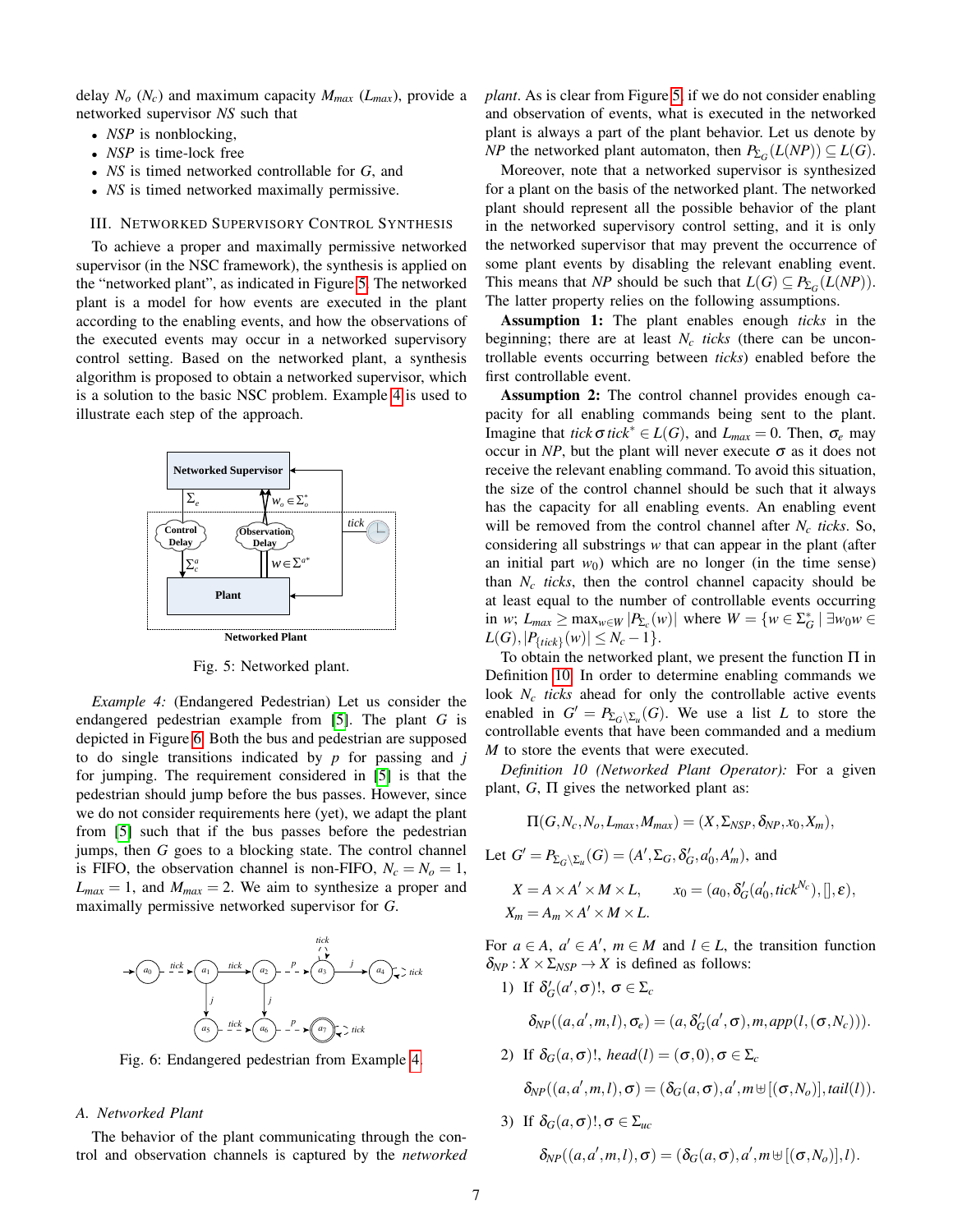4) If  $\delta_G(a, tick)$ !,  $\neg \delta_G'(a', \sigma)$ ! for all  $\sigma \in \Sigma_c$ , and  $(\sigma', 0) \notin m$ for all  $\sigma, \sigma' \in \Sigma_a$ 

$$
\delta_{NP}((a,a',m,l),tick) =
$$
\n
$$
\begin{cases}\n(\delta_G(a,tick), \delta_G'(a',tick), m-1, l-1) & \text{if } \delta_G'(a',tick)!, \\
(\delta_G(a,tick), a', m-1, l-1) & \text{otherwise}.\n\end{cases}
$$

5) If 
$$
(\sigma, 0) \in m
$$

$$
\delta_{NP}((a,a',m,l),\sigma_o)=(a,a',m\setminus[(\sigma,0)],l).
$$

Note that due to Assumption 1,  $\delta'_{G}(a'_{0}, tick^{N_{c}})$  is always defined. In the rest of the paper, the networked plant of the plant *G* is assumed to be the TDES *NP* represented by the automaton  $(X, \Sigma_{NSP}, \delta_{NP}, x_0, X_m)$ .

<span id="page-7-4"></span>*Property 2 (NP and Plant):* For any plant *G*:

1)  $P_{\Sigma_G}(L(NP)) \subseteq L(G)$ , and

2)  $L(G) \subseteq P_{\Sigma_G}(L(NP))$  whenever assumptions 1 and 2 hold. *Proof:* See Appendix [B-B.](#page-13-0)

<span id="page-7-2"></span><span id="page-7-0"></span>*Example 5:* For the endangered pedestrian from Example [4,](#page-6-2) G' and NP are given in Figure [7](#page-7-0) and Figure [8,](#page-7-1) respectively.



Fig. 7:  $G'$  for the endangered pedestrian from Example [4.](#page-6-2)

<span id="page-7-1"></span>

Fig. 8: Networked plant for the endangered pedestrian from Example [4](#page-6-2) ( $N_c = 1, N_o = 1$ ).

# *B. Synthesis*

As is clear from Figure [5,](#page-6-1) enabling events are the only controllable events that can be disabled by the networked supervisor. All other events in the networked plant (active events and observed events) are uncontrollable. Moreover, controllability of *tick* depends on the forcible events of the plant as well as the enabling events (as we assume that they are forcible). To clarify, uncontrollable events are indicated by dashed lines in Figure [8.](#page-7-1) Note also that the observed events are observable to the networked supervisor. Also, events from Σ*<sup>e</sup>* are observable, as the networked supervisor knows about the commands that it sends to the plant. However, the events from  $\Sigma_a$  are now unobservable to the networked supervisor. To consider these issues in the current step of the approach, the sets of unobservable events  $\hat{\Sigma}_{uo}$ , observable events  $\hat{\Sigma}_{o}$ , uncontrollable active events  $\hat{\Sigma}_{uc}$ , and controllable active events  $\hat{\Sigma}_c$  of the networked plant are given by  $\hat{\Sigma}_{uo} = \Sigma_a$ ,  $\hat{\Sigma}_o =$  $\Sigma_e \cup \Sigma_o \cup \{tick\}, \ \hat{\Sigma}_{uc} = \Sigma_a \cup \Sigma_o, \ \hat{\Sigma}_c = \Sigma_e.$  Also, as mentioned before  $\hat{\Sigma}_{for} = \Sigma_{for} \cup \Sigma_{e}$ . The event *tick* is always observable to the networked supervisor. Moreover, it is uncontrollable unless there exists an event from  $\hat{\Sigma}_{for}$  enabled in parallel to *tick*. Regarding the new sets of events, the synthesis algorithm takes into account the TDES conventional controllability (in Definition [2\)](#page-3-5) and is inspired from the weak observability condition introduced in [\[30\]](#page-15-28), [\[31\]](#page-15-29).

Algorithm [1](#page-8-2) presents the synthesis procedure in which we use the following additional concepts and abbreviations:

- $BS(NS) = Block(NS) \cup TLock(NS)$  where  $Block(NS)$ gives the set of blocking states of *NS*, and *TLock*(*NS*) gives the set of time-lock states of *NS*.
- Due to the fact that events from  $\Sigma_a$  are unobservable in the networked plant, one should be careful that the same control command is applied on the states reachable through the same observations. To take this issue into account, the following function is used in the synthesis algorithm;  $OBS(x) = \{x' \in X \mid \exists w, w' \in \sum_{NP}^{\infty}$ ,  $\delta_{NP}(x_0, w) =$  $f(x) \delta_{NP}(x_0, w') = x' \wedge P_{\hat{\Sigma}_o}(w) = P_{\hat{\Sigma}_o}(w')\}$  gives the set of states observationally equivalently reachable as *x*. The function *OBS* can be applied on a set of states  $X' \subseteq X$  as well such that  $OBS(X') = \bigcup_{x \in X'} OBS(x)$ .
- $F(y) = \{\sigma \in \hat{\Sigma}_{for} | \delta_{NS}(y, \sigma)! \}$  is the set of forcible events enabled at state *y*.
- Besides blocking and time-lock states, we should take care of states from which a state from *BS*(*NS*) can be reached in an uncontrollable way, taking preemption of *tick* events into account. *Uncon*(*BS*(*NS*)) gives a set of states, called *bad states*, such that
	- 1)  $BS \subseteq Uncon(BS(NS));$
	- 2) if  $\delta_{NS}(y, \sigma) \in Uncon(BS(NS))$  for some  $y \in Y$  and  $\sigma \in \hat{\Sigma}_{uc}$ , then  $y \in Uncon(BS(NS));$
	- 3) if  $\delta_{NS}(y, tick) \in Uncon(BS(NS))$  for some  $y \in Y$ such that for all  $y' \in \overline{OBS(y)}$ ,  $F(y) \cap F(y') = \emptyset$ , then  $y \in Uncon(BS(NS))$ . This is to make sure that the supervisor behaves the same towards all observationally equivalent transitions.
- *BPre*(*NS*) = { $y \in Y \mid F(y) = 0 \land \neg \delta_{NS}(y, tick)!$  ∧  $\delta_{NP}(y, tick)!$ } contains states (still in *NS*) from which no forcible events and no *tick* are enabled while there was a *tick* event enabled in the networked plant.
- *Reach*(*NS*) restricts an automaton to those states that are reachable from the initial state.

<span id="page-7-3"></span>Starting from  $NS = NP$ , Algorithm [1](#page-8-2) changes *NS* by disabling transitions at line [8](#page-8-2) and delivering the reachable part at line [11.](#page-8-2) For the proposed algorithm, the following property and theorems hold.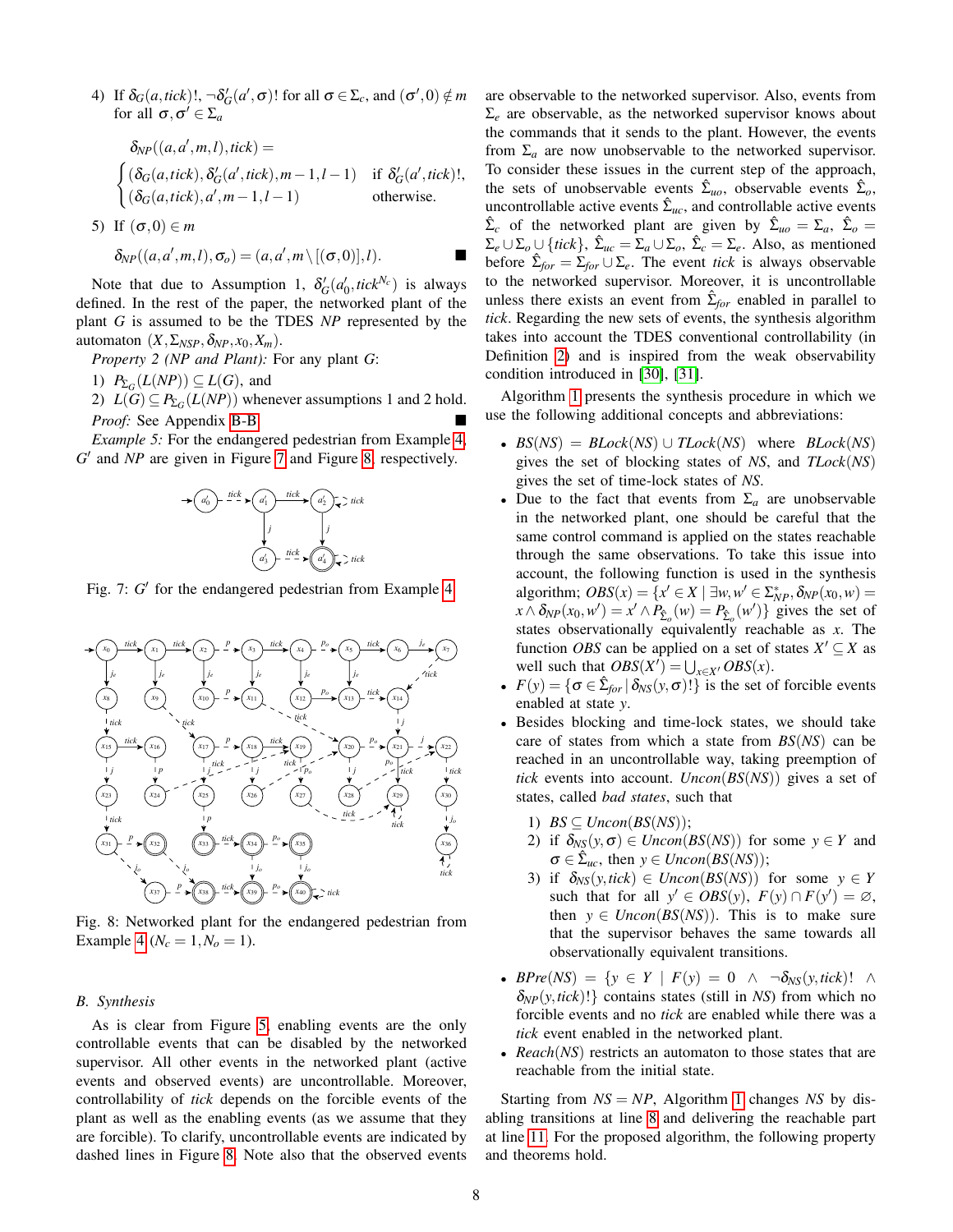<span id="page-8-2"></span>Algorithm 1 Networked supervisory control synthesis **Input:**  $NP = (X, \Sigma_{NSP}, \delta_{NP}, x_0, X_m)$ ,  $\hat{\Sigma}_{uo}, \hat{\Sigma}_{uc}, \hat{\Sigma}_{c}, \hat{\Sigma}_{for}$ **Output:**  $NS = (Y, \Sigma_{NS}, \delta_{NS}, y_0, Y_m)$ 

1:  $i \leftarrow 0$ 2:  $ns(0) \leftarrow NP$  $3: bs(0) \leftarrow BS(ns(0))$ 4: while *y*<sup>0</sup> ∉ *Uncon*(*bs*(*i*)) ∧ *bs*(*i*)  $\neq \emptyset$  do 5: **for**  $y \in Y \setminus Uncon(bs(i))$  and  $\sigma \in \hat{\Sigma}_c \cup \{tick\}$  do 6: **if**  $\delta_{NS}(y, \sigma) \in OBS(Uncon(bs(i)))$  then 7: **for**  $y' \in OBS(y)$  do 8:  $\delta_{NS}(y',\sigma) \leftarrow \textbf{undefined}$ 9:  $Y \leftarrow Y \setminus Uncon(bs(i))$ 10:  $i \leftarrow i+1$ 11: *ns*(*i*) ← *Reach*(*ns*(*i*−1)) 12: *bs*(*i*) ← *BPre*(*ns*(*i*))∪*BS*(*ns*(*i*)) 13: if  $y_0 \in Uncon(bs(i))$  then 14: no result 15: *NS* ← *P*Σ*NSP*\Σ(*ns*(*i*))

*Property 3 (Algorithm Termination):* The synthesis algorithm presented in Algorithm [1](#page-8-2) terminates.

*Proof:* See Appendix [B-C.](#page-13-1)

<span id="page-8-7"></span>*Theorem 1 (Nonblocking NSP):* Given a plant *G* and the networked supervisor *NS* computed by Algorithm [1:](#page-8-2) *NSP* is nonblocking.

*Proof:* See Appendix [B-D.](#page-13-2)

<span id="page-8-8"></span>*Theorem 2 (TLF NSP):* Given a plant *G* and the networked supervisor *NS* computed by Algorithm [1:](#page-8-2) *NSP* is TLF.

*Proof:* See Appendix [B-E.](#page-13-3)

<span id="page-8-9"></span>*Theorem 3 (Controllable NS):* Given a plant *G* and the networked supervisor *NS* computed by Algorithm [1:](#page-8-2) *NS* is timed networked controllable w.r.t. *G*.

*Proof:* See Appendix [B-F.](#page-14-1)

<span id="page-8-10"></span>*Theorem 4 (Timed Networked Maximally Permissive NS):* For a plant *G*, the networked supervisor *NS* computed by Algorithm [1](#page-8-2) is timed networked maximally permissive.

*Proof:* See Appendix [B-G.](#page-14-2)

#### <span id="page-8-1"></span>*C. Possible Variants*

The proposed synthesis approach can be adjusted for the following situations.

*1) Nonblockingness or time-lock freeness:* Algorithm [1](#page-8-2) can easily be adapted to either only provide nonblockingness or time-lock freeness by removing *TLock*(*NS*) and *BLock*(*NS*) from *BS*(*NS*), respectively.

*2) Unobservable enabling events:* We could have assumed that some events from  $\Sigma_e$  are unobservable. In this case,  $\Sigma_a \subseteq$  $\hat{\Sigma}_{uo} \subseteq \Sigma_a \cup \Sigma_e$ , and so there would be more states that become observationally equivalent. Hence, the resulting supervisor could be more restrictive since a control command should be disabled at all observationally equivalent states if it needs to be disabled at one of them. Also if the observation channel does not provide enough capacity, more states become observationally equivalent, resulting in a more conservative solution. To not introduce any observation losses, the observation channel needs to be such that it has the capacity for all observations of events executed in the plant;  $M_{max} \ge \max_{w \in W} \{|P_{\Sigma_a}(w)|\}$ where  $W = \{ w \in \Sigma_G^* \mid \exists w_0 w \in L(G), |P_{\{tick\}}(w)| \le N_o \}$  as all events are observed after *N<sup>o</sup> ticks*.

*3) Non-forcible enabling events:* We could have assumed that some events from  $\Sigma_e$  are not forcible. In this case,  $\Sigma_{for} \subseteq$  $\hat{\Sigma}_{for} \subseteq \Sigma_{for} \cup \Sigma_{e}$ . Providing less forcible events makes the synthesis result more conservative since if the non-preemptable *tick* leads to a bad state, the current state where *tick* is enabled must be avoided as well (illustrated by Example [6\)](#page-8-3).

<span id="page-8-3"></span>*Example 6:* Consider the endangered pedestrian from Exam-ple [5.](#page-7-2) With the assumption that events from  $\Sigma_e$  are forcible, the networked supervisor is given in Figure [9.](#page-8-4) Without this assumption, there exists no networked supervisor.

<span id="page-8-4"></span>

Fig. 9: Networked supervisor for the endangered pedestrian from Example [4](#page-6-2) ( $N_c = 1, N_o = 1$ ).

<span id="page-8-0"></span>*4) Non-FIFO control channel:* Our proposed framework can easily be extended to the case that the control channel is non-FIFO by applying the following changes. Similar to the observation channel, the control channel is represented by  $L = \{l | l : \Sigma \times [0, N_c] \to \mathbb{N}\}\$  where *l* is a multiset. So, for each  $l \in L$  and the time counter *n*, we define the operators  $l \uplus [(\sigma, n)]$ and  $l \setminus [(\sigma,0)]$  instead of  $app(l,(\sigma,n))$  and  $tail(l)$ , respectively. This affects item 1) of both Definition [7](#page-5-2) and Definition [10](#page-6-4) such that  $(\sigma, N_c)$  is simply added to *l* without taking into account the order of elements. Also, in item 2) of both definitions, *head*(*l*) is replaced by  $\exists (\sigma, 0) \in l$ . This may change the result pretty much as the enabling events can now be received by *G* in any possible order. As Example [7](#page-8-5) illustrates, this may increase the chance of reaching blocking or time-lock states and result in very conservative solutions for many applications.

<span id="page-8-5"></span>*Example 7:* Given a plant *G* indicated in Figure [10,](#page-8-6)  $N_c = N_o = 1$ , and  $L_{max} = M_{max} = 1$ , *NP* is obtained as in Figure [11.](#page-9-2) The networked supervisor computed by Al-gorithm [1](#page-8-2) only disables the event  $b_e$  at  $x_0$ . Now, assume that the control channel is non-FIFO as well. Then, at  $x_3 = (\delta_G(a_0, tick), \delta'(a'_0, tick \, thick, \, thick), [], (a, 0)(b, 0)), \, b \text{ can be}$ executed as well as  $a$ . By executing  $b$  at  $x_3$ ,  $NP$  goes to a blocking state. In this case, Algorithm [1](#page-8-2) returns no result since *x*<sup>0</sup> becomes a blocking state and needs to be removed.

<span id="page-8-6"></span>

Fig. 10: Plant from Example [7.](#page-8-5)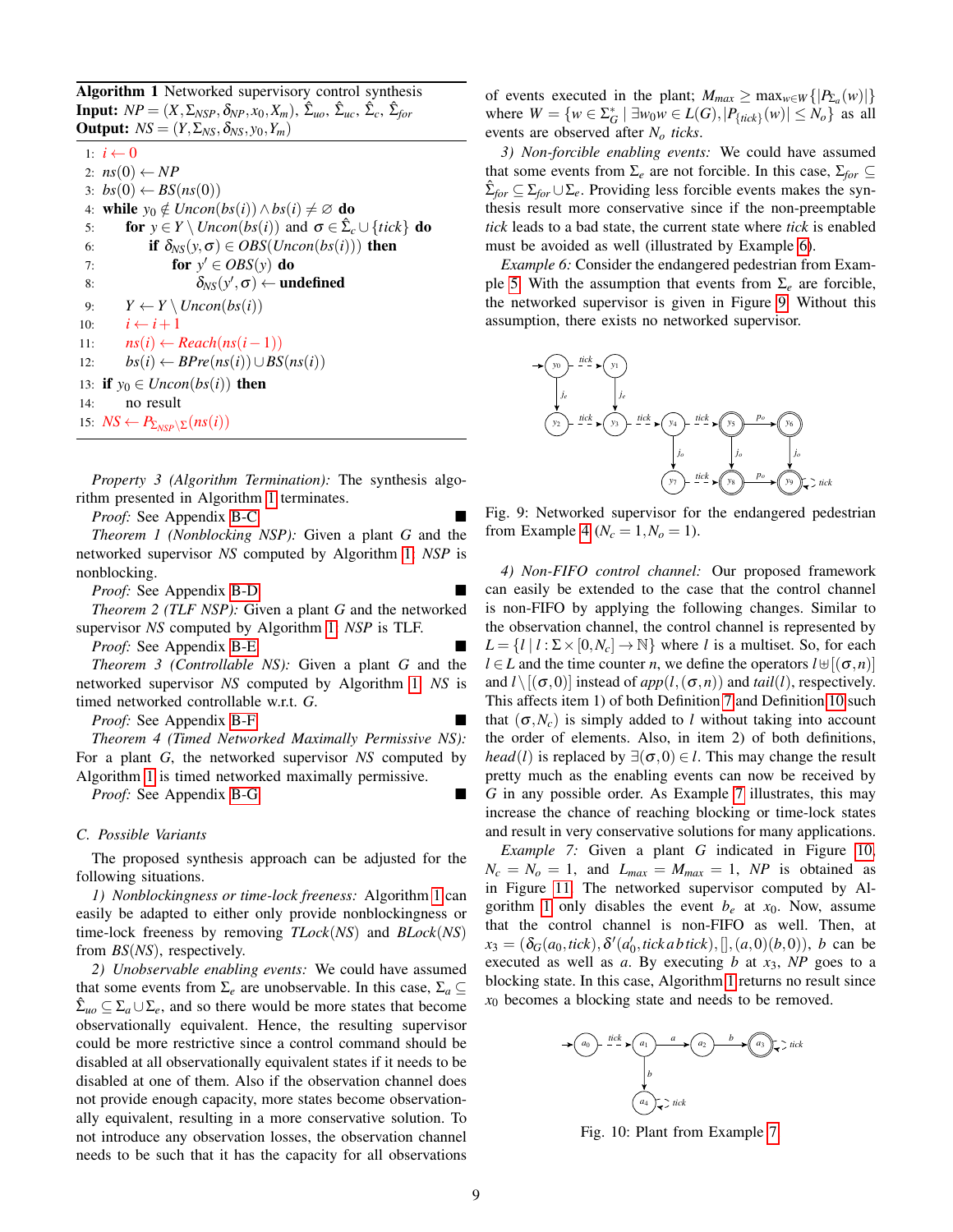<span id="page-9-2"></span>

Fig. 11: Networked plant from Example [7.](#page-8-5)

#### IV. REQUIREMENT AUTOMATA

<span id="page-9-0"></span>To generalize the method to a wider group of applications, we solve the basic NSC problem for a given set of control requirements. It is assumed that the desired behavior of *G*, denoted by the TDES  $R$ , is represented by the automaton  $(Q, \Sigma_R, \delta_R, q_0, Q_M)$  where  $\Sigma_R \subseteq \Sigma_G$ . Since most control requirements are defined to provide safety of a plant, we call a supervised plant *safe* if it satisfies the control requirements.

*Definition 11 (Safety):* Given a plant *G* and requirement *R*, a TDES *NSP* with event set  $\Sigma_{NSP}$  is safe w.r.t. *G* and *R* if its behavior stays within the legal/safe behavior as specified by  $R$ ;  $P_{\Sigma_{NSP} \cap \Sigma_R}(L(NSP)) \subseteq P_{\Sigma_{NSP} \cap \Sigma_R}(L(R)).$ 

Problem Statement: Given a plant model *G* as a TDES, control requirement *R* for *G* (also a TDES), observation (control) channel with delay *N<sup>o</sup>* (*Nc*) and maximum capacity *Mmax* (*Lmax*), provide a networked supervisor *NS* such that

- *NSP* is nonblocking,
- *NSP* is time-lock free,
- *NS* is timed networked controllable w.r.t. *G*,
- *NS* is timed networked maximally permissive, and
- *NSP* is safe for *G* w.r.t. *R*.

In the conventional non-networked supervisory control setting, if *R* is controllable w.r.t. *G* (as defined in Definition [2\)](#page-3-5), then an optimal nonblocking supervisor can be synthesized for *G* satisfying *R* [\[5\]](#page-15-3). If *R* is not controllable w.r.t. *G*, then the supremal controllable sublanguage of *G*||*R*, indicated by  $sup\mathscr{C}(G||R)$ , should be calculated. Then, the synthesis is applied on  $\sup \mathscr{C}(G||R)$  [\[4\]](#page-15-2), [\[5\]](#page-15-3).

In a networked supervisory control setting, synthesizing a networked supervisor for  $sup\mathscr{C}(G||R)$  does not always result in a safe networked supervised plant. This issue occurs due to the fact that in  $\sup \mathscr{C}(G||R)$ , some events are already supposed to be disabled, to deal with controllability problems introduced by requirement *R*. In a conventional non-networked setting, this does not cause a problem because events are observed immediately when executed. However, when observations are delayed, there could be a set of states reached by the same observation. Hence, if an event is disabled at a state, it should be disabled at all observationally equivalent ones. Even for a controllable requirement, any disablement of events should be considered at all observationally equivalent states.

To take care of this issue, any requirement automaton *R* (whether controllable or uncontrollable) is made complete as  $R^{\perp}$  in terms of both uncontrollable and controllable events. *Completion* was first introduced in [\[32\]](#page-15-30) where the requirement automaton  $R$  is made complete in terms of only uncontrollable

events. By applying the synthesis on  $G||R^{\perp}$ , all original controllability problems in *G*||*R* are translated to blocking issues. Note that this translation is necessary to let the supervisor know about the uncontrollable events that are disabled by a given requirement. To solve the blocking issues, synthesis still takes the controllability definition into account.

*Definition 12 (Automata Completion):* For a TDES  $R =$  $(Q, \Sigma_R, \delta_R, q_0, Q_M)$ , the complete automaton  $R^{\perp}$  is defined as  $R^{\perp} = (Q \cup \{q_d\}, \Sigma_R, \delta_R^{\perp}, q_0, Q_M)$  with  $q_d \notin Q$ , where for every  $q \in Q$  and  $\sigma \in \Sigma_R$ ,

$$
\delta_R^{\perp}(q, \sigma) = \begin{cases} \delta_R(q, \sigma) & \text{if } \delta_R(q, \sigma)! \\ q_d & \text{otherwise.} \end{cases}
$$

 $\blacksquare$ 

To find a networked supervisor, Algorithm [1](#page-8-2) is applied on  $\Pi(G||R^{\perp}, N_c, N_o, L_{max}, M_{max})$ . The obtained networked supervisor is already guaranteed to be timed networked controllable, timed networked maximally permissive, and it results in a nonblocking and time-lock free networked supervised plant. Theorem [5](#page-9-3) shows that the networked supervised plant is safe as well.

<span id="page-9-3"></span>*Theorem 5 (Safe NSP):* Given a plant *G*, requirement *R*, and the networked supervisor *NS* computed by Algorithm [1](#page-8-2) for  $\Pi(G||R^\perp, N_c, N_o, L_{max}, M_{max})$ :  $NS_{N_c}||_{N_o}(G||R^\perp)$  is safe for *G* w.r.t. *R*.

*Proof:* See Appendix [B-H.](#page-14-3)

#### V. CONCLUSIONS AND FUTURE WORK

<span id="page-9-1"></span>In this paper, we study the networked supervisory control synthesis problem. We first introduce a networked supervisory control framework in which both control and observation channels introduce delays, the control channel is FIFO, and the observation channel is non-FIFO. Moreover, we assume that a global clock exists in the system such that the passage of a unit of time is considered as an event *tick* in the plant model. Also, communication delays are measured as a number of occurrences of the *tick* event. In our framework, uncontrollable events occur in the plant spontaneously. However, controllable events can be executed only if they have been enabled by the networked supervisor. On the other hand, the plant can either accept a control command (enabled by the networked supervisor) and execute it or ignore the control command and execute some other event. For the proposed framework, we also provide an asynchronous composition operator to obtain the networked supervised plant. Furthermore, we adapt the definition of conventional controllability for our framework and introduce timed networked controllability. Then, we present a method of achieving the networked plant automaton representing the behavior of the plant in the networked supervisory control framework. For the networked plant, we provide an algorithm synthesizing a networked supervisor which is timed networked controllable, nonblocking, timelock free, and maximally permissive. Finally, to generalize, we solve the problem for a given set of control (safety) requirements modeled as automata. We guarantee that the proposed technique achieves a networked supervisor that is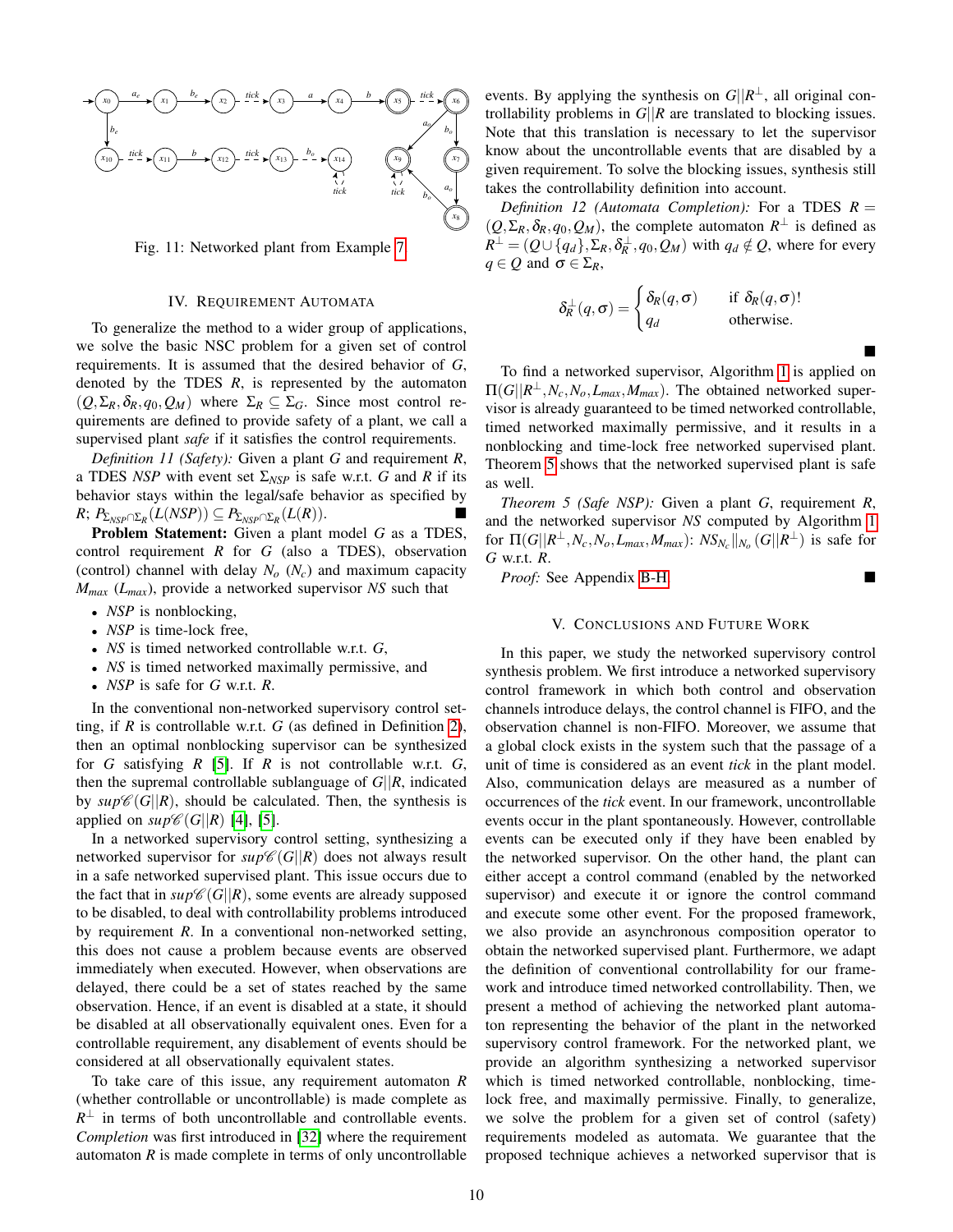timed networked controllable, nonblocking, time-lock free, maximally permissive, and safe.

Our proposed approach can be adjusted to a setting with observation delay and control delay specified to each event, a setting with bounded control and observation delays, or to a setting with lossy communication channels. In each case, only the timed asynchronous composition and networked plant operators need to be updated, the synthesis algorithm stays the same. For cases with large state spaces, we must deal with the scalability problem of the networked plant. For such cases, it is suggested to switch to timed automata. A supervisory control synthesis method for timed automata has been recently proposed by the authors [\[33\]](#page-15-31). Networked supervisory control of timed automata will be investigated in future research.

### APPENDIX A TECHNICAL LEMMAS

Here, the notation . is used to refer to an element of a tuple. For instance, *z.a* refers to the (first) element *a* of  $z = (a, y, m, l)$ .

<span id="page-10-0"></span>*Lemma 1 (Nonblockingness over Projection [\[18\]](#page-15-12)):* For any TDES *G* with event set  $\Sigma$  and any event set  $\Sigma' \subseteq \Sigma$ : if *G* is nonblocking, then  $P_{\Sigma'}(G)$  is nonblocking.

*Proof:* Consider an arbitrary TDES  $G = (A, \Sigma, \delta, a_0, A_m)$  and arbitrary  $\Sigma' \subseteq \Sigma$ . Suppose that *G* is nonblocking. Consider an arbitrary reachable state  $A_r \subseteq A$  in  $P_{\Sigma}$ <sup>(*G*)</sup>. By construction *Ar* is nonempty. Assume that this state is reached through the word  $w \in \Sigma'$ . Then, for each state  $a \in A_r$ , again by construction,  $\delta(a_0, w') = a$  for some  $w' \in \Sigma^*$  with  $P_{\Sigma'}(w') = w$ . Because *G* is nonblocking, there exists a  $v' \in \Sigma^*$  such that  $\delta(a, v') = a_m$  for some  $a_m \in A_m$ . Consequently, from state  $A_r$ , it is possible to have a transition labelled with  $P_{\Sigma}(\nu')$  to a state  $A'_r$  containing  $a_m$ . By construction, this state  $A'_r$  is a marked state in  $P_{\Sigma'}(G)$ . Hence, the projection automaton is nonblocking as well.  $\Box$ 

*Lemma 2 (Time-lock Freeness over Projection [\[18\]](#page-15-12)):* For any TDES *G* with event set  $\Sigma$  and any event set  $\Sigma' \subseteq \Sigma$ , *tick*  $\in$  $\Sigma'$ : if *G* is TLF, then  $P_{\Sigma'}(G)$  is TLF.

<span id="page-10-1"></span>*Proof:* The proof is similar to the proof of Lemma [1.](#page-10-0) *Lemma 3 (NSP Transitions):* Given a plant *G*, networked supervisor *NS* (for that plant) and networked supervised plant *NSP* (for those):  $\delta_{NSP}(z_0, w) \cdot a = \delta_G(a_0, P_{\Sigma_G}(w))$  and  $\delta_{NSP}(z_0, w) \cdot y = \delta_{NS}(y_0, P_{\Sigma_{NS}}(w))$ , for any  $w \in L(NSP)$ .

*Proof:* Take  $w \in L(NSP)$ , we show that  $\delta_{NSP}(z_0, w) \cdot a =$  $\delta_G(a_0, P_{\Sigma_G}(w))$  and  $\delta_{NSP}(z_0, w) \cdot y = \delta_{NS}(y_0, P_{\Sigma_{NS}}(w))$ . This is proved by induction on the structure of *w*. Base case: Assume  $w = \varepsilon$ . Then,  $\delta_{NSP}(z_0, w) \cdot a = a_0 = \delta_G(a_0, P_{\Sigma_G}(\varepsilon))$ and  $\delta_{NSP}(z_0,w).y = y_0 = \delta_{NS}(y_0,P_{\Sigma_{NS}}(\varepsilon)).$  Induction step: Assume that  $w = v\sigma$  where the statement holds for *v*, i.e.,  $\delta_{NSP}(z_0, v) \cdot a = \delta_G(a_0, P_{\Sigma_G}(v))$  and  $\delta_{NSP}(z_0, v) \cdot y =$  $\delta_{NS}(y_0, P_{\Sigma_{NS}}(v))$ . It suffices to prove that the statement holds for  $v\sigma$ , i.e.,  $\delta_{NSP}(z_0, v\sigma) \cdot a = \delta_G(a_0, P_{\Sigma_G}(v\sigma))$  and  $\delta_{NSP}(z_0, v\sigma)$ .*y* =  $\delta_{NS}(y_0, P_{\Sigma_{NS}}(v\sigma))$ . Considering Definition [7,](#page-5-2) for  $\sigma$  enabled at  $\delta_{NSP}(z_0, v)$  the following cases may occur:

 $\sigma \in \Sigma_{NS} \setminus \{tick\}$ , which refers to item 1) and item 5). Then,  $\delta_{NSP}(z_0, v)$ .*a* remains unchanged;  $\delta_{NSP}(z_0, v\sigma).a = \delta_{NSP}(z_0, v).a = \delta_G(a_0, P_{\Sigma_G}(v)) =$  $\delta_G(a_0, P_{\Sigma_G}(v)\varepsilon) = \delta_G(a_0, P_{\Sigma_G}(v\sigma)),$  and  $\delta_{NSP}(z_0, v\sigma).y =$  $\delta_{NS}(\delta_{NS}(y_0, P_{\Sigma_{NS}}(v), \sigma))$  =  $\delta_{NS}(y_0, P_{\Sigma_{NS}}(v) \sigma)$  =  $\delta_{NS}(y_0, P_{\Sigma_{NS}}(v\sigma)).$ 

 $\sigma \in \Sigma_G \setminus \{tick\}$ , which refers to item 2) and item 3). Then,  $\delta_{\text{NSP}}(z_0, v\sigma) \cdot a = \delta_G(\delta_G(a_0, P_{\Sigma_G}(v)), \sigma) = \delta_G(a_0, P_{\Sigma_G}(v)\sigma) =$  $\delta_G(a_0, P_{\Sigma_G}(v\sigma))$ , and  $\delta_{NSP}(z_0, v\sigma)$ .*y* remains unchanged;  $\delta_{NSP}(z_0, v\sigma).y = \delta_{NSP}(z_0, v).y = \delta_{NS}(y_0, P_{\Sigma_{NS}}(v)\varepsilon) =$  $\delta_{NS}(y_0, P_{\Sigma_{NS}}(v\sigma)).$ 

 $\sigma =$  *tick*, which refers to item 4). Then,  $\delta_{NSP}(z_0, v\sigma)$ .  $a =$  $\delta_G(\delta_G(a_0, P_{\Sigma_G}(v)), \sigma) = \delta_G(a_0, P_{\Sigma_G}(v) \sigma) = \delta_G(a_0, P_{\Sigma_G}(v \sigma)),$ and  $\delta_{NSP}(z_0, v\sigma).y = \delta_{NS}(\delta_{NS}(y_0, P_{\Sigma_{NS}}(v)), \sigma)$  $\delta_{NS}(y_0, P_{\Sigma_{NS}}(v) \sigma) = \delta_{NS}(y_0, P_{\Sigma_{NS}}(v \sigma)).$  Conclusion: By the principle of induction, the statement  $(\delta_{NSP}(z_0, w) \cdot a =$  $\delta_G(a_0, P_{\Sigma_G}(w))$  and  $\delta_{NSP}(z_0, w) \cdot y = \delta_{NS}(v_0, P_{\Sigma_{NS}}(w))$  holds for all  $w \in L(NSP)$ .

<span id="page-10-2"></span>*Lemma 4 (NP Transitions):* Given a plant *G* with  $x_0$ .*a* = *a*<sub>0</sub>, for any  $w \in L(NP)$ :  $\delta_{NP}(x_0, w) \cdot a = \delta_G(a_0, P_{\Sigma_G}(w))$ .

*Proof:* The proof is similar to the proof of Lemma [3.](#page-10-1)

<span id="page-10-3"></span>*Lemma 5 (NP Enabling Commands):* Given a plant *G*, events from  $\Sigma_e$  are enabled on time in the networked plant *NP* (for that plant); for any  $w\sigma \in L(G)$ ,  $\sigma \in \Sigma_c$ : there exists  $w_0 \sigma_e w_1 \sigma \in L(NP)$  where  $\sigma_e \in \Sigma_e$  is the enabling event of  $\sigma$ ,  $P_{\Sigma_G}(w_0w_1) = w$  and  $|P_{\{tick\}}(w_1)| = N_c$ .

*Proof:* Assume that  $G' = P_{\Sigma_G \setminus \Sigma_{uc}}(G)$  is represented by  $(A', \Sigma_G, \delta'_G, a'_0, A'_m)$ , and let us do the proof by induction on the number of controllable events in  $w \in L(G)$ . Base case: Assume that  $\sigma$  is the 1<sup>th</sup> controllable event enabled in *G*. Then,  $w \in$  $(\sum_{uc} \cup \{tick\})^*$ . According to Assumption 1,  $|P_{\{tick\}}(w)| \ge N_c$ . Let say  $|P_{\text{ftick}}(w)| = N_c + i$  for some  $i \in \mathbb{N}_0$ . Then,  $tick^{N_c+i} \sigma \in$  $L(G')$ . Also, assume that  $w = w_i w_{N_c}$  for some  $w_i, w_{N_c}$  where  $|P_{\text{flick}}(w_i)| = i$ , and  $|P_{\text{flick}}(w_{N_c})| = N_c$ . Considering Definition [10,](#page-6-4) *NP* starts from  $x_0 = (a_0, \delta_G'(a'_0, tick^{N_c}),[],\varepsilon)$ . Then, based on item 4), *tick* occurs in *NP* when it is enabled in both *G* and *G* 0 . For the first *i ticks*, whenever *tick* is enabled in *G*, it is also enabled in  $G'$  (there are *i ticks* enabled in  $G'$  before  $\sigma$  occurs). Meanwhile, if there is an event ready to be observed, then based on item 5), the corresponding observed event occurs in  $NP$  which does not change the current state of  $G$  and  $G'$ . Also, based on item 3), if an uncontrollable event is enabled in *G*, it occurs in *NP* without changing the state of *G* 0 . Otherwise, *tick* occurs in *NP* by being executed in both *G* and *G'*. We call this situation as  $G$  and  $G'$  are synchronized on *tick*. Therefore, it is feasible that some  $w_0$  is executed in  $NP$  based on the execution of *tick*<sup>*i*</sup> in *G'* and *w<sub>i</sub>* in *G*. Then,  $\delta_{NP}(x_0, w_0) \cdot a = \delta_G(a_0, w_i)$  and  $\delta_{NP}(x_0, w_0) \cdot a' = \delta_G'(a_0, tick^{N_c+i})$ , and so  $P_{\Sigma_G}(w_0) = w_i$ . After that, since  $(\delta_{NP}(x_0, w_0).a', \sigma)$ !, based on item 1),  $\sigma_e$  occurs in *NP*, and  $(\sigma, N_c)$  is added to  $\delta_{NP}(x_0, w_0)$ .*l*. Note that based on item 3) (item 5)), uncontrollable events enabled in *G* (events ready to be observed) can occur in between, but without loss of generality, let us assume that  $\sigma_e$  is enabled first, and then uncontrollable (observed) events are executed. So,  $w_1$  will be executed in *NP* based on the execution of *wN<sup>c</sup>* in *G*. Therefore, *P*<sub>Σ</sub>*G*</sub>(*w*<sub>1</sub>) = *w*<sub>*N<sub>c</sub>*</sub>, and  $|P_{\text{flick}}(w_1)| = |P_{\text{flick}}(w_{N_c})| = N_c$ . Based on item 4), by the execution of each *tick*,  $\delta_{NP}(x_0, w_0 \sigma_e)$ . is decreased by one. Also,  $\sigma$  is the only controllable event enabled in *G* so that *head*( $\delta_{NP}(x_0, w_0 \sigma_e w_1)$ ).*l*) = ( $\sigma$ ,0). Then, based on item 2),  $\sigma$  will be executed in *NP*. **Induction step:** Assume that  $\sigma$  is the  $n^{th}$  controllable event enabled in *G* where the statement holds for all previous controllable events. Let us indicate the  $(n-1)$ <sup>th</sup> controllable event by  $\sigma^{n-1}$  such that  $w_{n-1} \sigma^{n-1} \in L(G)$ . As the statement holds for  $\sigma^{n-1}$ ,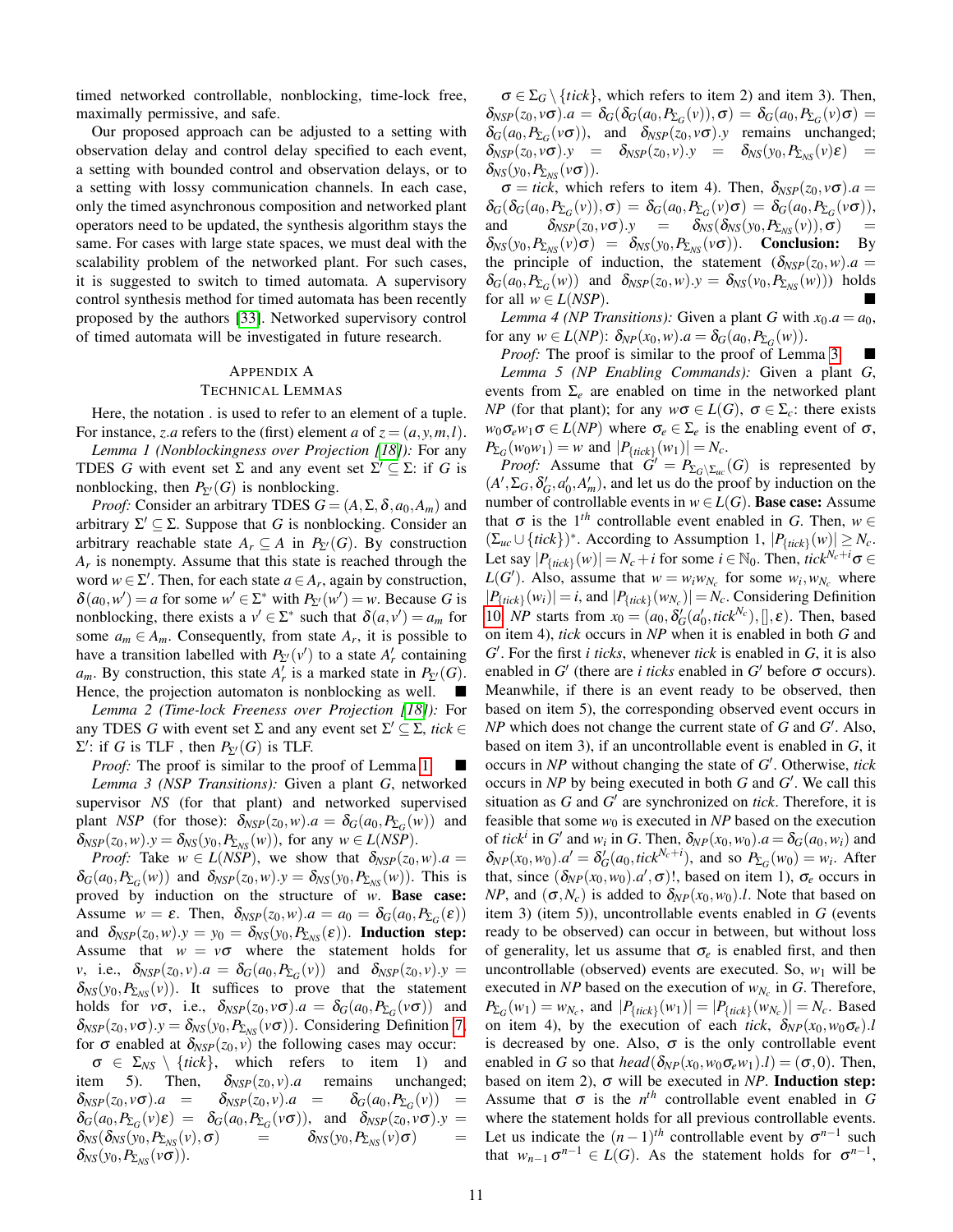there exists some  $w_0^{n-1} \sigma_e^{n-1} w_1^{n-1} \sigma_1^{n-1} \in L(NP)$  such that  $P_{\Sigma_G}(w_0^{n-1} w_1^{n-1}) = w_{n-1}$  and  $|P_{\{tick\}}(w_1^{n-1})| = N_c$ . It suffices to prove that for the next controllable event  $\sigma^n$ ,  $w_n \sigma^n \in L(G)$ , there exists some  $w_0^n \sigma_e w_1^n \sigma^n \in L(NP)$  with  $P_{\Sigma_G}(w_0^n w_1^n) = w_n$ and  $|P_{\text{flick}}(w_1^n)| = N_c$ . Let us say  $w_n = w_{n-1} \sigma^{n-1} w$  where  $w \in (\sum_{uc} \cup \{tick\})^*$ . Assume that  $|P_{\{tick\}}(w)| = j$ , and  $w_{n-1} = j$  $w_i^{n-1} w_{N_c}^{n-1}$  where  $|P_{\{tick\}}(w_i^{n-1})| = i$ , and  $|P_{\{tick\}}(w_{N_c}^{n-1})| = N_c$ . Moreover, let us say for  $w_{n-1} \sigma^{n-1} w \sigma \in L(G)$ , there exists *tick*<sup>*Nc*</sup>  $w'_{n-1}$   $\sigma^{n-1}$  *tick*<sup>*j*</sup>  $\sigma^n \in L(G')$  where  $|P_{\text{fick}}(w'_{n-1})| = i$ . Considering Definition [10,](#page-6-4)  $G'$  synchronizes with  $G$  on executing *tick* since whenever *tick* is enabled in  $G'$ , it occurs in *NP* only if *G* enables it as well. Also, uncontrollable events (observed events) occur as they are enabled in *G* (as the corresponding event is ready to be observed), and due to the induction assumption, all controllable events occurring in *G* before  $\sigma^n$  are enabled on time, and so they will be executed in *NP*. By the execution of  $w_0^{n-1} \sigma_e^{n-1}$  in *NP*,  $\delta_{NP}(x_0, w_0^{n-1} \sigma_e^{n-1}) \cdot a' = \delta_G'(a_0', tick^{N_c} w_{n-1}' \sigma_n^{n-1})$ , and so  $\delta_{NP}(x_0, w_0^{n-1} \sigma_e^{n-1}) \cdot a = \delta_G(a_0, w_i^{n-1})$  (*G* and *G*<sup>*'*</sup> synchronize on *tick*). At this point, (before reaching  $\sigma$ ) in  $G'$ , tick<sup>j</sup> is enabled, and  $w_{N_C}^{n-1}$  is enabled in *G* (before reaching  $\sigma^{n-1}$ ). Then, one of the following cases may occur:

*j* < *N<sub>c</sub>*. Then, assume  $w_{N_c}^{n-1} = w_j^{n-1} w_{N_c - j}^{n-1}$  for some  $|w_j^{n-1}, w_{N_c-j}^{n-1}|$  where  $|P_{\text{tick}} w_j^{n-1}| = j$  and  $|P_{\text{tick}} w_{N_c-j}^{n-1}| = N_c - j$ *j*. Then, the execution of *tick*<sup>*j*</sup> in  $G'$  is synchronized with the execution of  $w_j^{n-1}$  in *G* resulting in  $w_0^{n-1} \sigma_e^{n-1} v_1 \in L(NP)$  with  $|P_{\text{flick}}(v_1)| = j$  and  $P_{\Sigma_G}(v_1) = w_j^{n-1}$ . After that  $\sigma_e$  occurs in *NP* (as it is enabled in *G*<sup> $\prime$ </sup>) adding  $(\sigma, N_c)$  to *l*. This follows by the execution of  $w_{N_c-j}^{n-1}$  in *G* and results in  $w_0^{n-1}\sigma_e^{n-1}v_1\sigma_e^n v_2 \in$  $L(NP)$  where  $|P_{\text{flick}}(\nu_2)| = N_c - j$  and  $P_{\Sigma_G}(\nu_2) = w_{N_c - j}^{n-1}$ . At this point,  $\sigma^{n-1}$  is executed in *NP* following by the execution of  $v_3$  where  $P_{\Sigma_G}(v_3) = w$ , and so  $|P_{\{tick\}}(v_3)| = j$ . This results in  $w_0^{n-1}$   $\sigma_e^{n-1}$  *v*<sub>1</sub>  $\sigma_e^{n}$  *v*<sub>2</sub>  $\sigma^{n-1}$  *v*<sub>3</sub>  $\in L(NP)$  where  $P_{\text{ $\{tick\}}}(v_2 \sigma^{n-1} v_3)$  =  $N_c - j + j = N_c$ , and *head*(*l*) = ( $\sigma^n$ ,0) (after the execution of  $\sigma^{n-1}$ , this is only  $(\sigma^n, N_c)$  in *l*, and *l* is decreased by one by the execution of each *tick*), and so  $\sigma^n$  occurs in *NP*. Hence,  $w_0^n \sigma_e^n w_1^n \sigma^n \in L(NP)$  for  $w_0^n = w_0^{n-1} \sigma_e^{n-1} v_1$  and  $w_1^n =$  $v_2 \sigma^{n-1} v_3$  where  $P_{\Sigma_G}(w_0^n w_1^n) = P_{\Sigma_G}(w_0^{n-1} \sigma_e^{n-1} v_1 v_2 \sigma^{n-1} v_3) =$  $w^n$  and  $|P_{\text{flick}}(w_1^n)| = N_c - j + j = N_c$ .

 $j > N_c$ . Then, assume  $w = w_{j-N_c}w_{N_c}$  for some  $w_{j-N_c}$ ,  $w_{N_c}$ where  $|P_{\text{flick}}|w_{j-N_c}| = j - N_c$  and  $|P_{\text{flick}}|w_{N_c}| = N_c$ . The execution of *tick*<sup> $N_c$ </sup> in  $G'$  is synchronized with the execution of  $w_{N_c}^{n-1}$  in *G* resulting in  $w_0^{n-1} \sigma_e^{n-1} w_1^{n-1} \sigma_{n-1} \in L(NP)$ . After that, the execution of the remaining  $tick^{j-N_c}$  in  $G'$ will be synchronized with execution of  $w_{j-N_c}$  in *G* resulting in  $w_0^{n-1} \sigma_e^{n-1} w_1^{n-1} \sigma_1^{n-1} v_1 \in L(NP)$  where  $P_{\Sigma_G}(v_1) = w_{j-N_c}$ . Then,  $\sigma_e^n$  occurs in *NP* as it is enabled in  $G'$  adding  $(\sigma^n, N_c)$  to *l*. Finally, the execution of  $w_{N_c}$  in *G* results in  $w_0^{n-1} \sigma_e^{n-1} w_1^{n-1} \sigma^{n-1} v_1 \sigma_e^{n} v_2 \in L(NP)$  with  $P_{\Sigma_G}(v_2) = w_{N_c}$ . As  $N_c$  *ticks* have passed, *head*(*l*) = ( $\sigma^n$ ,0), and  $\sigma^n$  occurs in *NP*. Hence,  $w_0^n \sigma_e^n w_1^n \sigma^n \in L(NP)$  for  $w_0^n = w_0^{n-1} \sigma_e^{n-1} w_1^{n-1} \sigma_1^{n-1} v_1$ and  $w_1^n = v_2$  where  $P_{\Sigma_G}(w_0^n w_1^n) = w_n$  and  $|P_{\{tick\}}(w_1^n)| = N_c$ .

 $j = N_c$ . Then, after the execution of  $w_0^{n-1} \sigma_e^{n-1}$  in *NP*, *v*<sub>1</sub> occurs in *NP* related to the execution of  $w_{N_c}^{n-1}$  in *G* and  $w'_n$  in *G'*. At this point,  $\sigma^{n-1}$  is enabled in *G* and *head*(*l*) =  $(\sigma^{n-1})$ . Also,  $\sigma^n$  is enabled in *G*<sup>'</sup>. Therefore,

either  $\sigma_e^n \sigma^{n-1}$  or  $\sigma^{n-1} \sigma_e^n$  occurs in *NP* both followed by the execution of some  $v_2$  in *NP* such that  $P_{\Sigma_G}(v_2) = w$ . As *N<sub>c</sub> ticks* have passed (*head*(*l*) =  $(\sigma^n, 0)$ ), and  $\sigma^n$  is enabled in  $G$ ,  $\sigma^n$  occurs in *NP*. This results in one of the following words;  $w_0^{n-1}\sigma_e^{n-1}v_1\sigma^{n-1}\sigma_e^n v_2\sigma^n \in L(NP)$  or  $w_0^{n-1} \sigma_e^{n-1} v_1 \sigma_e^{n} \sigma^{n-1} v_2 \sigma^n \in L(NP)$  where the statement holds in both cases as already discussed in the previous items. Conclusion: By the principle of induction, the statement holds for all  $\sigma \in \Sigma_c$  and  $w \in \Sigma_G^*$  with  $w\sigma \in L(G)$ .

<span id="page-11-0"></span>*Lemma 6 (NSP and NP):* Consider a plant *G*, a networked supervisor *NS* (for that plant), the observation channel *M*, and the control channel *L*. The networked plant *NP* has the set of states *X* and the networked supervised plant *NSP* has the set of states *Z*. Then, for any pair of  $x \in X$  and  $z \in Z$  reachable through the same  $w \in \sum_{NSP}^{*}$ :  $x.m = z.m$  and  $x.l = z.l$ .

*Proof:* Take  $x \in X$ ,  $z \in Z$ , and  $w \in \sum_{NSP}^*$  such that  $x =$  $\delta_{NP}(x_0, w)$  and  $z = \delta_{NSP}(z_0, w)$ . By induction on the structure of *w*, it is proved that  $x.m = z.m$  and  $x.l = z.l$ . Base case: Assume  $w = \varepsilon$ . Then,  $x.m = x_0.m = [ (x.l = x_0.l = \varepsilon)$ , and  $z.m = z_0.m = [$   $(z.l = z_0.l = \varepsilon)$ . Thereto,  $x.m = z.m$  and  $x.l = z.l$ . Induction step: Assume  $w = v\sigma$  where the statement holds for  $v \in \sum_{NSP}^*$  and the intermediate states reached by *v* so that  $\delta_{NP}(x_0, v)$ .*m* =  $\delta_{NSP}(z_0, v)$ .*m* and  $\delta_{NP}(x_0, v)$ .*l* =  $\delta_{NSP}(z_0, v)$ .*l*. It suffices to prove that the statement holds for  $\nu\sigma$ , i.e.,  $\delta_{NP}(x_0, v\sigma)$ .*m* =  $\delta_{NSP}(z_0, v\sigma)$ .*m* and  $\delta_{NP}(x_0, v\sigma)$ .*l* =  $\delta_{NSP}(z_0, v\sigma)$ .*l*. Considering Definition [10](#page-6-4) and Definition [7,](#page-5-2) in both operators,  $\delta_{NP}(x_0, v)$ .*m* ( $\delta_{NSP}(z_0, v)$ .*m*) changes by the execution of  $\sigma \in \Sigma_c \cup \Sigma_{uc} \cup tick \cup \Sigma_o$  (item 2), item 3), item 4), and item 5)), and  $\delta_{NP}(x_0, v)$ .*l* ( $\delta_{NSP}(z_0, v)$ .*l*) changes by the execution of  $\sigma \in \Sigma_e \cup \Sigma_c \cup$  *tick* (item 1), item 2), and item 4)) in a similar way. Therefore, starting from  $\delta_{NP}(x_0, v)$  and  $\delta_{NSP}(z_0, v)$  with  $\delta_{NP}(x_0, v)$ .*m* =  $\delta_{NSP}(z_0, v)$ .*m* ( $\delta_{NP}(x_0, v)$ .*l* =  $\delta_{NSP}(z_0, v)$ .*l*), the execution of the same event  $\sigma$  results in  $\delta_{NP}(x_0, v\sigma)$ .*m* =  $\delta_{NSP}(z_0, v)$ .*m* ( $\delta_{NP}(x_0, v\sigma)$ .*l* =  $\delta_{NSP}(z_0, v)$ .*l*). Conclusion: By the principle of induction, the statement  $(x.m = z.m \text{ and } x.l = z.l) \text{ holds for all } w \in \sum_{NSP}^{*}$ ,  $x = \delta_{NP}(x_0, w)$ and  $z = \delta_{\text{NSP}}(z_0, w)$ .

<span id="page-11-1"></span>*Lemma 7 (NSP and Product):* Given a plant *G* and a networked supervisor *NS* with event set  $\Sigma_{NS}$ . If  $L(NS) \subseteq$  $P_{\Sigma_{NS}}(L(NP))$ , then  $L(NSP) = L(NS|NP)$ .

*Proof:* This is proved in two steps; 1. for any  $w \in L(NSP)$ :  $w \in L(NS||NP)$ , and 2. for any  $w \in L(NS||NP)$ :  $w \in L(NSP)$ .

1) Take  $w \in L(NSP)$ . By induction on the structure of *w*, it is proved that  $w \in L(NS||NP)$ . **Base case:** Assume that  $w = \varepsilon$ . Then,  $w \in L(NS||NP)$  by definition. **Induction step:** Let  $w = v\sigma$  for some  $v \in \Sigma_{NSP}^*$  and  $\sigma \in \Sigma_{NSP}$  where the statement holds for *v*, i.e.,  $v \in L(NS|NP)$ . It suffices to prove that the statement holds for  $v\sigma$ , i.e.,  $v\sigma \in L(NS||NP)$ . Due to Lemma [3,](#page-10-1)  $\delta_{NSP}(z_0, v) \cdot y = \delta_{NS}(y_0, P_{\Sigma_{NS}}(v)), \ \delta_{NSP}(z_0, v \sigma) \cdot y =$  $\delta_{NS}(\delta_{NSP}(z_0, v), y, P_{\Sigma_{NS}}(\sigma)), \delta_{NSP}(z_0, v). a = \delta_{G}(a_0, P_{\Sigma_{G}}(v)),$  and  $\delta_{NSP}(z_0, v\sigma) \cdot a = \delta_G(\delta_{NSP}(z_0, v) \cdot a, P_{\Sigma_G}(\sigma))$ . Due to the defini-tion of synchronous product (in [\[4\]](#page-15-2)), since  $\Sigma_{NS} \subseteq \Sigma_{NSP}$ , one can say any  $w \in L(NS||NP)$  if  $w \in L(NP)$  and  $P_{\Sigma_{NS}}(w) \in L(NS)$ . For  $v\sigma \in L(NSP)$ , it is already showed that  $P_{\Sigma_{NS}}(v\sigma) \in L(NS)$ , and so it suffices to prove  $v\sigma \in L(NP)$ . For  $v \in L(NS||NP)$ :  $v \in L(NP)$  (since  $\Sigma_{NS} \subseteq \Sigma_{NSP}$ ). Then, due to Lemma [4,](#page-10-2)  $\delta_{NSP}(z_0, v) \cdot a = \delta_G(a_0, P_{\Sigma_G}(v)) = \delta_{NP}(x_0, v) \cdot a$ . Moreover, both  $\delta_{NSP}(z_0, v)$  and  $\delta_{NP}(x_0, v)$  are reachable through *v*, and so due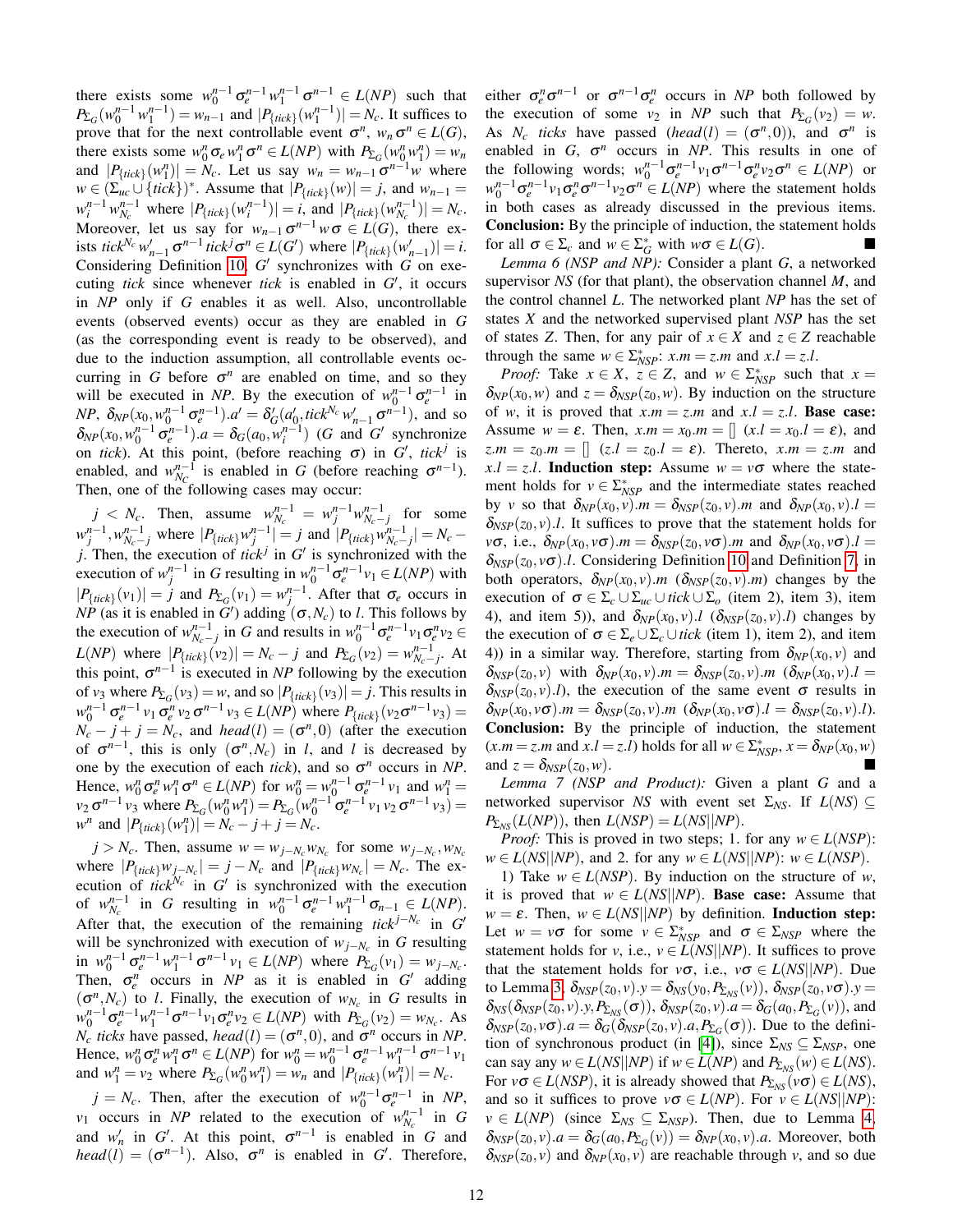to Lemma [6,](#page-11-0)  $\delta_{NSP}(z_0, v)$ .*m* =  $\delta_{NP}(x_0, v)$ .*m* and  $\delta_{NSP}(z_0, v)$ .*l* =  $\delta_{NP}(x_0, v)$ .*l*. Since  $P_{\Sigma_{NS}}(v\sigma) \in L(NS)$  (for  $v\sigma \in L(NSP)$ ,  $\delta_{NS}(y_0, v\sigma)$ ! due to Lemma [3\)](#page-10-1), and  $L(NS) \subseteq P_{\Sigma_{NS}}(L(NP))$ , then one can say there exists  $w' \in L(NP)$ ,  $P_{\Sigma_{NS}}(\widetilde{w'}) = P_{\Sigma_{NS}}(v\sigma)$ . Without loss of generality, assume  $w' = v' P_{\Sigma_{NS}}(\sigma)$  where  $P_{\Sigma_{NS}}(v') = P_{\Sigma_{NS}}(v)$ . Let us complete the proof for different cases of  $\sigma \in \Sigma_{NSP}$ .

 $\sigma \in \Sigma_e$ . Then,  $\delta'_G(\delta_{NP}(x_0, v).a', \sigma)!$  since  $\delta_{NP}(x_0, v).a' =$  $\delta_{NP}(x_0, v')$ .*a*' and  $\delta_G'(\delta_{NP}(x_0, v')$ .*a'*,  $\sigma)$ !  $(P_{\Sigma_e \cup \{tick\}}(v)$  =  $P_{\Sigma_e \cup \{tick\}}(v')$ , and due to Definition [10,](#page-6-4) *x*.*a*<sup> $\prime$ </sup> changes by  $w \in (\sum_e \cup \{tick\})^*$ ). So, due to item 1),  $\delta_{NP}(\delta_{NP}(x_0, v), \sigma)$ !.

 $\sigma \in \Sigma_c$ . Then,  $\delta_G(\delta_{NP}(x_0, v).a, \sigma)!$  since  $\delta_{NP}(x_0, v).a =$  $\delta_{NSP}(z_0, v)$ .*a* and  $\delta_G(\delta_{NSP}(z_0, v)$ .*a*,  $\sigma)$ !. Also, the condition *head*( $\delta_{NP}(x_0, v)$ .*l*) = ( $\sigma$ , 0) is satisfied since  $\delta_{NP}(x_0, v)$ .*l* =  $\delta_{NSP}(z_0, v)$ .*l* and *head*( $\delta_{NSP}(z_0, v)$ .*l*) = ( $\sigma$ ,0) (considering Def-inition [7-](#page-5-2)item 2)),  $\sigma$  can occur only if *head*( $\delta_{NSP}(z_0, v)$ ).*l*) =  $(\sigma,0)$ ). So, due to Definition [10-](#page-6-4)item 2),  $\delta_{NP}(\delta_{NSP}(z_0,v),\sigma)$ !.

 $\sigma \in \Sigma_{uc}$ . Then,  $\delta_G(\delta_{NP}(x_0, v).a, \sigma)!$  since  $\delta_{NP}(x_0, v).a =$  $\delta_{NSP}(z_0, v)$ .*a* and  $\delta_G(\delta_{NSP}(z_0, v).a, \sigma)$ !. So, based on Definition [10-](#page-6-4)item 3),  $\delta_{NP}(\delta_{NP}(x_0, v), \sigma)$ !.

 $\sigma =$  *tick*. Then,  $\delta_G(\delta_{NP}(x_0, v).a, \sigma)$ ! since  $\delta_{NP}(x_0, v).a =$  $\delta_{NSP}(z_0, v)$ .*a* and  $\delta_G(\delta_{NSP}(z_0, v)$ .*a*,  $\sigma)$ !. In addition,  $\delta_G'(\delta_{NP}(x_0,v).a')$  $(\sigma)$ ! since  $\delta_{NP}(x_0, v) \cdot a' = \delta_{NP}(x_0, v') \cdot a'$ and  $\delta_G'(\delta_{NP}(x_0, v'), a', \sigma)$ !. Also,  $(\sigma, 0) \notin \delta_{NP}(x_0, v)$ .*m* for all  $\sigma \in \Sigma_a$  since  $\delta_{NSP}(z_0, v)$ .  $m = \delta_{NP}(x_0, v)$ . *m* and  $(\sigma,0) \notin \delta_{NSP}(z_0, v)$ .*m* (considering Definition [7-](#page-5-2)item 4), *tick* can occur if  $(\sigma,0) \notin \delta_{NSP}(z_0, v)$ .*m*). Therefore, based on Definition [10-](#page-6-4)item 4),  $\delta_{NP}(\delta_{NP}(x_0, v), \sigma)$ !.

 $\sigma \in \Sigma_o$ . Then,  $(\sigma, 0) \in \delta_{NP}(x_0, v)$ .*m* because  $\delta_{NP}(x_0, v)$ .*m* =  $\delta_{NSP}(z_0, v)$ .*m* and  $(\sigma, 0) \in \delta_{NSP}(z_0, v)$ .*m* (due to Definition [7-](#page-5-2) item 5)). So, due to Definition [10-](#page-6-4)item 5),  $\delta_{NP}(\delta_{NP}(x_0, v), \sigma)$ !. **Conclusion:** By the principle of induction,  $w \in L(NS||NP)$  is true for any  $w \in L(NSP)$ .

2) Take  $w \in L(NS||NP)$ , by induction, it is proved that  $w \in$ *L*(*NSP*) is true. **Base case:** Assume that  $w = \varepsilon \in L(NS||NP)$ . Then,  $w \in L(NSP)$  by definition. **Induction step:** Let  $w = v\sigma \in$  $L(NS||NP)$  where the statement is true for *v*, i.e.,  $v \in L(NSP)$ . It suffices to prove that the statement holds for  $v\sigma$ , i.e.,  $v\sigma \in$ *L*(*NSP*). Due to the definition of synchronous product (in [\[4\]](#page-15-2)), since  $\Sigma_{NS} \subseteq \Sigma_{NSP}$ , one can say any  $w \in L(NS||NP)$  if  $w \in$  $L(NP)$  and  $P_{\Sigma_{NS}}(w) \in L(NS)$ . Due to Lemma [4,](#page-10-2)  $\delta_{NP}(x_0, v)$ .  $a =$  $\delta_G(a_0, P_{\Sigma_G}(v))$  and  $\delta_{NP}(x_0, v\sigma).$ *a* =  $\delta_G(\delta_{NP}(x_0, v).a, \sigma).$ 

Also, due to Lemma [3,](#page-10-1) for  $v \in L(NSP)$ ,  $\delta_{NSP}(z_0, v)$ .  $y =$  $\delta_{NS}(y_0, P_{\Sigma_{NS}}(v))$ , and  $\delta_{NSP}(z_0, v)$ .  $a = \delta_G(a_0, P_{\Sigma_G}(v))$ .

Moreover, since both  $\delta_{NSP}(z_0, v)$  and  $\delta_{NP}(x_0, v)$  are reachable through *v*, based on Lemma [6,](#page-11-0)  $\delta_{NSP}(z_0, v)$ .*m* =  $\delta_{NP}(x_0, v)$ .*m* and  $\delta_{NSP}(z_0, v)$ .*l* =  $\delta_{NP}(x_0, v)$ .*l*. Now, for different cases of  $\sigma \in \Sigma_{NSP}$ , we prove that  $\delta_{NSP}(\delta_{NSP}(z_0, v), \sigma)$ !.

 $\sigma \in \Sigma_e$ . Then, based on the assumption,  $\delta_{NS}(y_0, P_{\Sigma_{NS}}(v) \sigma)$ !, and so considering Definition [7-](#page-5-2)item 1),  $\delta_{NSP}(\delta_{NSP}(z_0, v), \sigma)$ !.

 $\sigma \in \Sigma_c$ . Then,  $\delta_G(\delta_{NSP}(z_0, v).a, \sigma)!$  since  $\delta_{NSP}(z_0, v).a =$  $\delta_{NP}(x_0, v)$ .*a* and  $\delta_G(\delta_{NP}(x_0, v)$ .*a*,  $\sigma)$ !. Also, the condition *head*( $\delta_{NSP}(z_0, v)$ .*l*) = ( $\sigma$ ,0) is satisfied since  $\delta_{NSP}(z_0, v)$ .*l* =  $\delta_{NP}(x_0, v)$ .*l* and *head*( $\delta_{NP}(x_0, v)$ .*l*) = ( $\sigma$ ,0) (based on Definition [10-](#page-6-4)item 2)). Hence, considering Definition [7-](#page-5-2)item 2),  $\delta_{NSP}(\delta_{NSP}(z_0, v), \sigma)$ !.

 $\sigma \in \Sigma_{uc}$ . Then,  $\delta_G(\delta_{NSP}(z_0, v).a, \sigma)!$  since  $\delta_{NSP}(z_0, v).a =$  $\delta_{NP}(x_0, v)$ .*a* and  $\delta_G(\delta_{NP}(x_0, v)$ .*a*,  $\sigma)$ !, and so considering Definition [7-](#page-5-2)item 3),  $\delta_{NSP}(\delta_{NSP}(z_0, v), \sigma)$ !.

 $\sigma$  = *tick*. Then,  $\delta_G(\delta_{NSP}(z_0, v).a, \sigma)!$  since  $\delta_{NSP}(z_0, v) \cdot a = \delta_{NP}(x_0, v) \cdot a$  and  $\delta_G(\delta_{NP}(x_0, v) \cdot a, \sigma)$ !. Also,  $\delta_{NS}(\delta_{NS}(y_0, P_{\Sigma_{NS}}(v)), \sigma)$ ! due to the assumption. Moreover,  $(\sigma, 0) \notin \delta_{NSP}(z_0, v)$ .*m* for all  $\sigma \in \Sigma_a$  since  $(\sigma,0) \notin \delta_{NP}(x_0,v)$ *m* (based on Definition [10-](#page-6-4)item 4)) and  $\delta_{NSP}(z_0, v)$ .*m* =  $\delta_{NP}(x_0, v)$ .*m*. Therefore, based on Definition [7-](#page-5-2)item 4),  $\delta_{NSP}(\delta_{NSP}(z_0, v), \sigma)$ !.

 $\sigma \in \Sigma_o$ . Then,  $(\sigma, 0) \in \delta_{NSP}(z_0, v)$ . *m* because  $\delta_{NSP}(z_0, v)$ .*m* =  $\delta_{NP}(x_0, v)$ .*m* and  $(\sigma, 0) \in \delta_{NP}(x_0, v)$ .*m* (due to Definition [10-](#page-6-4)item 5)). Moreover,  $\delta_{NS}(\delta_{NS}(y_0, P_{\Sigma_{NS}}(v)), \sigma)$ ! based on the assumption. So, due to Definition [7-](#page-5-2)item 5),  $\delta_{NSP}(\delta_{NSP}(z_0, v), \sigma)$ !. **Conclusion:** By the principle of induction  $w \in L(NSP)$  is true for any  $w \in L(NS||NP)$ .

<span id="page-12-2"></span>*Corollary 1 (Lemma [7\)](#page-11-1):* Given a plant *G* and a networked supervisor *NS* with event set  $\Sigma_{NS}$  such that  $L(NS) \subseteq$  $P_{\Sigma_{NS}}(L(NP))$ :

- 1)  $L(NSP) \subseteq L(NP)$ , and
- 2)  $L_m(NSP) \subseteq L_m(NP)$ .

*Proof:* This clearly holds since due to Lemma [7,](#page-11-1)  $NSP =$ *NS*||*NP* and Σ<sub>*NS*</sub> ⊆ Σ<sub>*NSP*</sub>

*Lemma 8 (Finite NP):* Given a plant *G* with a set of states *A* and a set of events  $\Sigma_G$ : *NP* is a finite automaton.

*Proof:* We need to prove that *NP* has a finite set of states and a finite set of events. Considering Definition [10,](#page-6-4) *NP* has a set of states  $X = A \times Q' \times A' \times M \times L$ . To prove that *X* is finite, it is sufficient to guarantee that  $A, Q', A', M$  and  $L$  are finite sets because as proved in [\[34\]](#page-15-32) the Cartesian product of finite sets is finite. *A* is finite as the plant is assumed to be given as a finite automaton. *A'* is finite since for each  $a' \in A'$ ,  $a' \subseteq A$ , and *A* is finite. *M*(*L*) is finite as the maximum size of every element of *M* is limited to a finite number  $M_{max}(L_{max})$ . Moreover,  $\Sigma_{NSP} = \Sigma_e \cup \Sigma_o \cup \Sigma_G$  is finite since *G* is a finite automaton, and so  $\Sigma$ <sub>*G*</sub> is finite.  $\Sigma$ <sub>*e*</sub> and  $\Sigma$ <sub>*o*</sub> are finite since due to Definition [4,](#page-4-4) the size of  $\Sigma_e$  is equal to the size of  $\Sigma_c$ , and the size of  $\Sigma_o$  is equal to the size of  $\Sigma_a$ .

<span id="page-12-1"></span>*Lemma 9 (Nonblocking NS):* The networked supervisor *NS* synthesized from Algorithm [1](#page-8-2) is nonblocking.

*Proof:* Based on Property [3,](#page-7-3) Algorithm [1](#page-8-2) terminates, let say after *n* iterations. Then, either  $x_0 \in Uncon(BS(n))$  or  $BS(n) = \emptyset$  where  $BS(n) = BPre(NS(n) \cup BLock(NS(n)) \cup$ *TLock*( $NS(n)$ )). In case that  $x_0 \in Uncon(BS(n))$ , the algorithm gives no result. Otherwise, the algorithm gives  $NS = P_{\Sigma_{NS}}(NS(n))$  where  $NS(n)$  is nonblocking since  $BLock(NS(n)) = \emptyset$ . Moreover, due to Lemma [1,](#page-10-0) the projection preserves nonblockingness, and so *NS* is nonblocking.

<span id="page-12-3"></span>*Lemma 10 (TLF NS):* The networked supervisor *NS* synthesized for a plant *G* using Algorithm [1](#page-8-2) is TLF.

*Proof:* The proof is similar to the proof of Lemma [9.](#page-12-1)

#### APPENDIX B

## PROOFS OF PROPERTIES AND THEOREMS

## <span id="page-12-0"></span>*A. Proof of Property [1](#page-5-3)*

It suffices to prove that  $w \in L(G)$  for any  $w \in P_{\Sigma_G}(L(NSP))$ . Take arbitrary  $w \in P_{\Sigma_G}(L(NSP))$ . Then, according to Definition [1,](#page-2-1)  $P_{\Sigma_G}(w') = w$  for some  $w' \in L(NSP)$ . Then, due to Lemma [3,](#page-10-1)  $\delta_{NSP}(z_0, w') \cdot a = \delta_G(a_0, P_{\Sigma_G}(w'))$  meaning that  $w \in L(G)$ .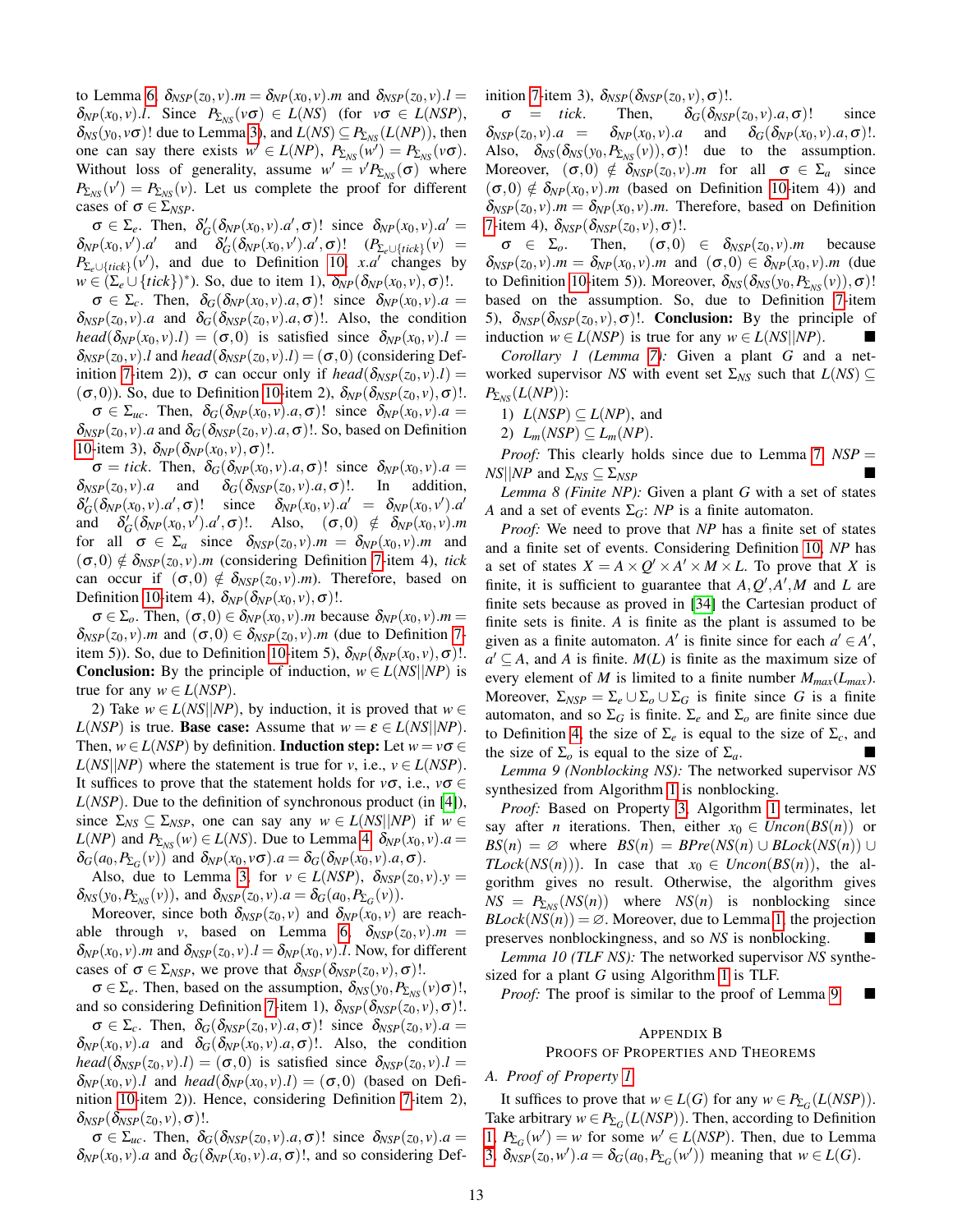## <span id="page-13-0"></span>*B. Proof of Property [2](#page-7-4)*

The proof consists of two cases:

1) for any  $w \in P_{\Sigma_G}(L(NP))$ :  $w \in L(G)$ . This is proved by induction on the structure of *w*. Base case: Assume  $w = \varepsilon$ . Then,  $w \in L(G)$  by definition. **Induction step:** Assume that  $w = v\sigma$  for some  $v \in \Sigma_G^*$  and  $\sigma \in \Sigma_G$  where the statement holds for *v*, i.e.,  $v \in L(G)$ . It suffices to prove that the statement holds for  $v\sigma$ , i.e.,  $v\sigma \in L(G)$ . Due to the projection properties, for  $v\sigma \in P_{\Sigma_G}(L(NP))$ , one can say there exists  $v' \in \sum_{NSP}^*$ ,  $P_{\Sigma_G}(v') = v\sigma$ . Without loss of generality, let say  $v' = v''\sigma$  where  $P_{\Sigma_G}(v'') = v$ . Then, due to Lemma [4,](#page-10-2)  $\delta_{NP}(x_0, v'')$ . $a = \delta_G(a_0, \tilde{P}_{\Sigma_G}(v'')) = \delta_G(a_0, v)$ , and  $\delta_{NP}(\delta_{NP}(x_0, v''), \sigma).a = \delta_G(a_0, P_{\Sigma_G}(v''\sigma)) = \delta_G(\delta_G(a_0, v), \sigma).$ So,  $\delta_G(\delta_G(a_0, v), \sigma)$ ! and the statement holds for  $v\sigma$ . **Conclu**sion: By the principle of induction, the statement  $w \in L(G)$ holds for all  $w \in P_{\Sigma_G}(L(NP)).$ 

2) If  $max_c \le L_{max}$ , for any  $w \in L(G)$ :  $w \in P_{\Sigma_G}(L(NP))$ . This is proved by using induction on the structure of *w*. Base case: assume  $w = \varepsilon$ . Then  $w \in P_{\Sigma_G}(L(NP))$  by definition. **Induction** step: assume that  $w = v\sigma$  for some  $v \in L(G)$  and  $\sigma \in \Sigma_G$  where the statement holds for *v*, i.e.,  $v \in P_{\Sigma_G}(L(NP))$ . It suffices to prove that  $v\sigma \in P_{\Sigma_G}(L(NP))$ . For  $v \in P_{\Sigma_G}(L(NP))$ , there exists  $v' \in \sum_{NSP}^*$ ,  $P_{\Sigma_G}(v') = v$  due to the projection properties. Considering Definition [10,](#page-6-4) one of the following cases may occur at  $\delta_{NP}(x_0, v')$ .

 $\sigma \in \Sigma_{uc}$ , then due to item 3),  $\delta_{NP}(\delta_{NP}(x_0, v'), \sigma)$ ! because  $\delta_G(\delta_{NP}(x_0, v').a, \sigma)$ !. Applying the projection on  $v' \sigma \in L(NP)$ results in  $v\sigma \in P_{\Sigma_G}(L(NP)).$ 

 $\sigma \in \Sigma_c$ , then  $(\sigma, 0) \in \delta_{NP}(x_0, v')$ .*l* since due to Lemma [5,](#page-10-3) *N<sub>c</sub> ticks* earlier,  $σ<sub>e</sub>$  was enabled in *NP*. When  $σ<sub>e</sub>$  occurred, based on item 1),  $(\sigma, N_c)$  was certainly put in *l* as Assumption 2 holds. The occurrence of each *tick* (from *N<sup>c</sup> ticks*) causes *l* − 1 as item 4) says. Also, the control channel is FIFO (*l* is a list), so even if a sequence of events have been enabled simultaneously, the ordering is preserved in *l*. So far, *head*( $\delta_{NP}(x_0, v').$ *l*) = ( $\sigma$ ,0) and  $\delta_G(\delta_{NP}(x_0, v').a, \sigma)$ ! as assumed. So, due to item 2),  $v' \sigma \in L(NP)$ , and  $v \sigma \in P_{\Sigma_G}(L(NP))$ .

 $\sigma = tick$ , then let us first empty  $\delta_{NP}(x_0, v')$ .*m* from any  $(\sigma', 0)$  by executing  $v_o \in \Sigma_o^*$ . Then,  $(\sigma', 0) \notin \delta_{NP}(x_0, v'v_o)$ .*m.* Also,  $\delta_{NP}(x_0, v'v_o) \cdot a = \delta_{NP}(x_0, v') \cdot a$  since the execution of observed events only changes  $^{\prime}$ ).*m*.  $\delta_G(\delta_{NP}(x_0, v').a, tick)!$  due to the assumption, and so  $\delta_G(\delta_{NP}(x_0, v'v_o).a, tick)$ !. Now, as the worst case, assume that at  $\delta_{NP}(x_0, v'v_o) \cdot a'$ , only  $v_c \in \Sigma_c^{*a}$  is enabled, and after that either *tick* occurs or nothing. Based on item 4) and item 1), this is then only  $v_{c_e}$  executed at  $\delta_{NP}(x_0, v'v_o)$ .  $\delta_G(\delta_{NP}(x_0, v'v_ov_{c_e}).a, tick))!$ ,  $(\sigma, 0) \notin \delta_{NP}(x_0, v'v_ov_{c_e}).m$ , and  $\neg \delta_G'(\delta_{NP}(x_0, v'v_0v_{c_e}), a', \sigma')$ ! for all  $\sigma, \sigma' \in \Sigma_a$ . So, based on item 4),  $v'v_0v_{c_e}$  *tick*  $\in L(NP)$ , and so  $v$  *tick*  $\in P_{\Sigma_G}(L(NP))$ . Conclusion: By the principle of induction, the statement  $(w \in P_{\Sigma_G}(L(NP)))$  holds for all  $w \in L(G)$ .

## <span id="page-13-1"></span>*C. Proof of Property [3](#page-7-3)*

Algorithm [1](#page-8-2) terminates if at some iteration *i*,  $y_0 \in$ *Uncon*( $bs(i)$ ) or  $bs(i) = \emptyset$ . At each iteration *i*,  $bs(i) \subseteq Y$  since initially  $bs(0) = BS(ns(0))$  where  $BS(ns(0)) = BLock(ns(0)) \cup$ *TLock*( $ns(0)$ , and so  $bs(0) \subseteq Y$  by definition. Also,  $bs(i)$ 

is updated at line [12](#page-8-2) to  $BPre(ns(i)) \cup BS(ns(i))$  where  $BPre(nS(i)) \subseteq Y$  and  $BS(nS(i)) \subseteq Y$  by definition, and so  $bs(i) \subseteq Y$ . Since *Y* is a finite set, it suffices to prove that at each iteration, at least one state is removed from *Y*. Then, it is guaranteed that the algorithm loops finitely often. So, let's say  $y_0 \notin Uncon(bs(i))$  and  $bs(i) \neq \emptyset$  (because otherwise the algorithm terminates immediately). Then, there exists some state  $y' \in bs(i)$ . By definition this gives  $y' \in Uncon(bs(i))$ . Also, since at the end of each iteration, the automaton is made reachable (line [11\)](#page-8-2),  $y'$  is reachable from  $y_0$  (possibly through some intermediate states). According to line [9,](#page-8-2) at least  $y'$  is removed from *Y*, and so the algorithm terminates.

## <span id="page-13-2"></span>*D. Proof of Theorem [1](#page-8-7)*

We need to prove that for all  $z \in \text{Reach}(z_0)$ , there exists a  $w \in \sum_{NSP}^*$  such that  $\delta_{NSP}(z, w) \in Z_m$ . Take  $z \in Recall(z_0)$ , then we need to find  $w \in \sum_{NSP}^*$  for which  $\delta_{NSP}(z, w) \in$ *Z*<sub>*m*</sub>. Let us assume that *z* is reachable from  $z_0$  via  $w_0 \in$  $\Sigma_{NSP}^*$ , i.e.,  $\delta_{NSP}(z_0, w_0) = z$ . Then, due to Lemma [3,](#page-10-1)  $z.y =$  $\delta_{NS}(y_0, P_{\Sigma_{NS}}(w_0))$ . Due to Lemma [9,](#page-12-1) for  $z. y \in Recall(y_0)$ , there exists some  $v \in \Sigma_{NS}^*$  such that  $\delta_{NS}(z, y, v) \in Y_m$ . Moreover, due to line [11](#page-8-2) of Algorithm [1,](#page-8-2)  $L(ns(i)) \subseteq L(ns(i-1)),$ and  $ns(0) = NP$ . Hence,  $L(NS) \subseteq L(P_{\Sigma_{NS}}(NP))$  (line [15](#page-8-2) of Algorithm [1\)](#page-8-2). Then, due to the projection properties, for  $P_{\Sigma_{NS}}(w_0)v \in L(NS)$ , one can say there exists some  $w' \in$  $L(NP)$ ,  $P_{\Sigma_{NS}}(w') = P_{\Sigma_{NS}}(w_0)v$  such that  $\delta_{NP}(x_0, w') \in X_m$  (due to the projection properties, any state *y* is marked only if *y* ∩  $X_m \neq \emptyset$ ). Without loss of generality, assume that  $w' =$  $w'_0 w'_1$  for some  $w'_0, w'_1 \in \sum_{NSP}^*$  with  $P_{\sum_{NS}}(w'_0) = P_{\sum_{NS}}(w_0)$  and  $P_{\Sigma_{NS}}(w_1') = v$ . Let  $x_1' \in X$  be such that  $\delta_{NP}(x_0, w_0') = x_1'$ , and then  $\delta_{NP}(x'_1, w'_1) \in X_m$ . Moreover, due to Corollary [1,](#page-12-2)  $w_0 \in L(NP)$ , and so  $\delta_{NP}(x_0, w_0) = x_1$  for some  $x_1 \in X$ . So far, we have  $x_1, x_1'$  are reachable from  $x_0$  via  $w_0, w_0'$ , respectively, where  $P_{\Sigma_{NS}}(w_0) = P_{\Sigma_{NS}}(w'_0)$ . Thereto,  $x_1$  is observationally equivalent to  $x'_1$ . Then,  $x_1 \notin Uncon(BS(ns(i))$  at any iteration *i* because otherwise  $x'_1 \in OBS(Uncon(BS(ns(i))))$ , and  $w'_0$  will be undefined  $(y_0 \in Y \setminus Uncon(BS(ns(i)))$ , and so there exists at least a controllable event leading  $x_0$  to  $x'_1$  which is undefined). This is the case for all other states observationally equivalent to *x*<sub>1</sub> (because otherwise  $P_{\Sigma_{NS}}(w_0) \notin L(NS)$  which contradicts the assumption). Therefore,  $x_1 \notin Uncon(BS(ns(i))$  for any iteration *i* of the algorithm. So, at each iteration *i*, there exists a  $w \in \sum_{NSP}^*$  leading  $x_1$  to a marked state which does not become undefined because if it does, then  $x_1 \in Uncon(BS(NS(i+1)))$ which is a contradiction.

## <span id="page-13-3"></span>*E. Proof of Theorem [2](#page-8-8)*

We need to prove that for all  $z \in \text{Reach}(z_0)$ , there exists a  $w \in \sum_{NSP}^*$  such that  $\delta_{NSP}(z, w \text{ tick})$ . Take  $z \in \text{Reach}(z_0)$ , and assume *z* is reachable from  $z_0$  via  $w_0 \in \sum_{NSP}^*$ , i.e.,  $\delta_{NSP}(z_0, w_0) =$ *z*. Then, due to Lemma [3,](#page-10-1)  $z.a = \delta_G(a_0, P_{\Sigma_G}(w_0))$  and  $z.y =$  $\delta_{NS}(y_0, P_{\Sigma_{NS}}(w_0))$ . Based on Definition [7,](#page-5-2) we need to find  $w \in$  $\sum_{NSP}^{*}$  such that  $\delta_G(z.a, P_{\Sigma_G}(w)$  *tick*)!,  $\delta_{NS}(z.y, P_{\Sigma_{NS}}(w)$  *tick*)!, and  $(\sigma, 0) \notin m$  for all  $\sigma \in \Sigma_a$ . As guaranteed by Lemma [10,](#page-12-3) *NS* is TLF, and so for  $z.y \in *Reach*(y<sub>0</sub>)$ , there exists  $v \in \sum_{NS}^*$  such that  $\delta_{NS}(z,y,vtick)$ !. Also,  $L(NS) \subseteq P_{\Sigma_{NS}}(L(NP))$  (as stated before), and so from the projection properties, one can say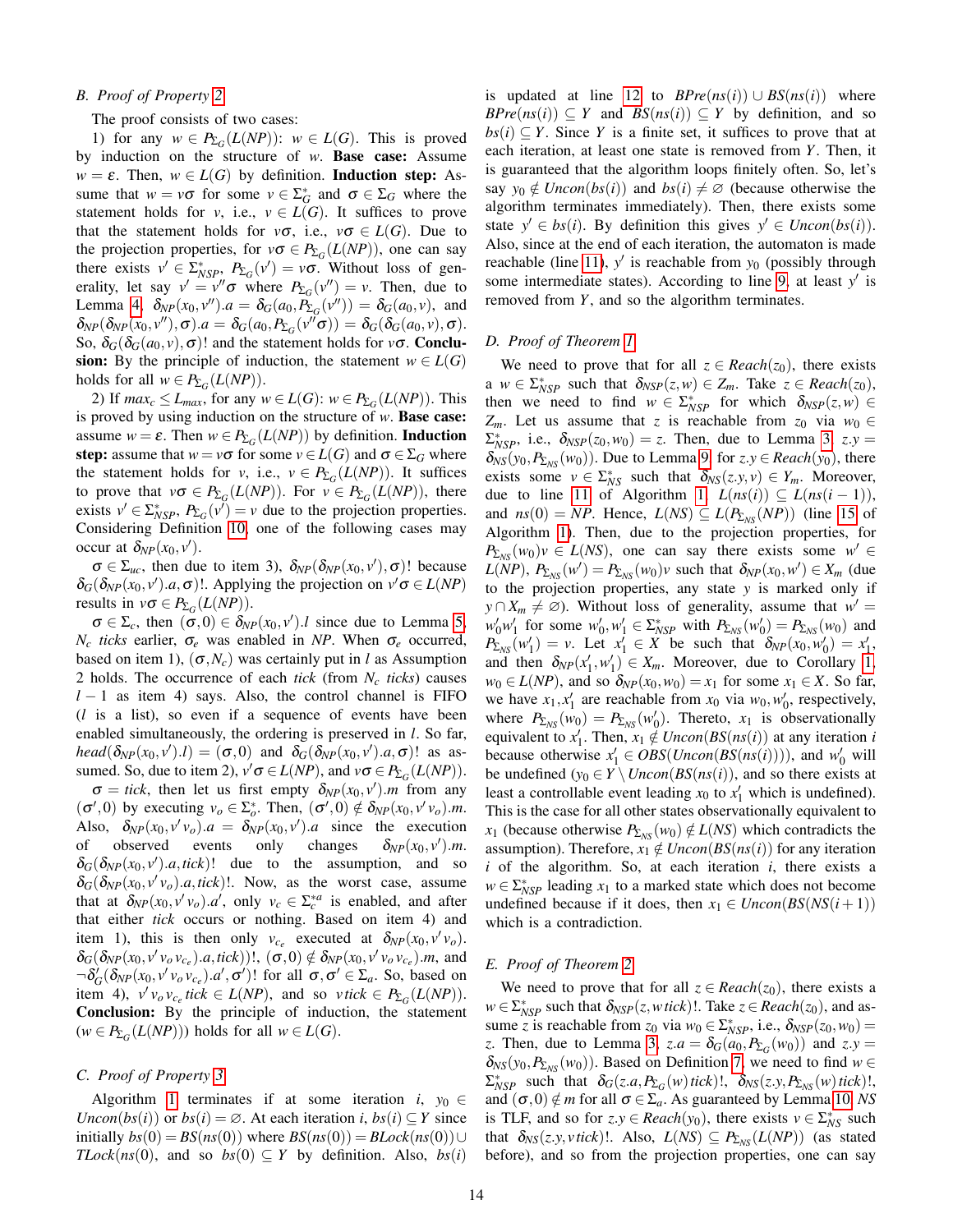there exists  $v' \in \sum_{NSP}^*$ ,  $P_{\sum_{NS}}(v') = v$ ,  $\delta_{NP}(x, v' \text{ tick})$ !. Let us take  $w = v'$  for which we already know  $\delta_{NS}(y, P_{\Sigma_{NS}}(w)$  tick)!. Also,  $(\sigma, 0) \notin m$  for all  $\sigma \in \Sigma_a$  because otherwise Definition [10-](#page-6-4)item 4) could not be satisfied. It now suffices to prove  $\delta_G(z.a, P_{\Sigma_G}(w)$  *tick*)!. As Property [2](#page-7-4) says,  $P_{\Sigma_G}(L(NP)) \subseteq L(G)$ , and so  $P_{\Sigma_G}(w)$  *tick* ∈ *L*(*G*) for *wtick* ∈ *L*(*NP*).

## <span id="page-14-1"></span>*F. Proof of Theorem [3](#page-8-9)*

We need to prove that if we take any  $w \in L(NSP)$  and  $u \in$  $\Sigma_{uc} \cup \{tick\}$  such that  $P_{\Sigma_G}(w)u \in L(G)$ . Then,  $wu \in L(NSP)$ for  $u \in \Sigma_{uc}$ , and for  $u = tick$  when there does not exist any  $\sigma_f \in \hat{\Sigma}_{for} \cup \Sigma_o$  such that  $w\sigma_f \in L(NSP)$ .

Take  $w \in L(NSP)$  and  $u \in \Sigma_{uc}$ . From Lemma [3,](#page-10-1)  $\delta_{NSP}(z_0, w) \cdot a = \delta_G(a_0, P_{\Sigma_G}(w))$ . Based on Definition [7-](#page-5-2)item 2), *u* occurs only if it is enabled by *G*. So,  $\delta_{NSP}(\delta_{NSP}(z_0,w),u)$ ! since  $\delta_G(\delta_{NSP}(z_0,w).a,u)$ ! due to the assumption.

Take  $u = tick$  where  $\sharp_{\sigma \in \hat{\Sigma}_{for} \cup \Sigma_o} w\sigma \in L(NSP)$ . Considering Definition [7-](#page-5-2)item 4), *tick* occurs in *NSP* after *w* if the following conditions hold; 1.  $P_{\Sigma_G}(w)$  *tick*  $\in L(G)$ , 2.  $P_{\Sigma_{NS}}(w)$  *tick*  $\in L(NS)$ , and 3.  $\sharp \sigma \in \Sigma_o$ ,  $\delta_{NSP}(z_0, w\sigma)$ !. The first and the last conditions hold based on the assumption. So, we only need to prove  $P_{\Sigma_{NS}}(w)$  *tick* ∈ *L*(*NS*). Due to Corollary [1,](#page-12-2) for  $w \in$ *L*(*NSP*): *w* ∈ *L*(*NP*). Due to Property [2,](#page-7-4) for  $P_{\Sigma}$ <sub>*G</sub>*(*w*)*tick* ∈</sub> *L*(*G*), there exists  $w' \in L(NP)$ ,  $P_{\Sigma_G}(w') = P_{\Sigma_G}(w)$  such that  $w'$ .tick ∈ *L*(*NP*). Considering Definition [10,](#page-6-4) *wtick* ∈ *L*(*NP*) for the following reasons; 1.  $\delta_{NP}(x_0, w) \cdot a = \delta_{NP}(x_0, w') \cdot a$ and  $\delta_{NP}(x_0, w) \cdot a' = \delta_{NP}(x_0, w') \cdot a'$  since  $P_{\Sigma_G}(w') = P_{\Sigma_G}(w)$ . Hence,  $\delta_G(\delta_{NP}(x_0,w).a,\text{tick})!$  and  $\delta_G(\delta_{NP}(x_0,w).a',\text{tick})!$ (since  $\delta_{NP}(x_0, w'\text{tick})$ !). 2.  $m \in M$  changes only by the execution of  $\sigma \in \Sigma_G$ . So,  $\delta_{NP}(x_0, w)$ .*m* =  $\delta_{NP}(x_0, w')$ .*m* since  $P_{\Sigma_G}(w') = P_{\Sigma_G}(w)$ . Also,  $(\sigma, 0) \notin \delta_{NP}(x_0, w')$ .*m* for any  $\sigma \in \Sigma_a$ since  $\delta_{NP}(x_0, w'\text{tick})$ !, and so  $(\sigma, 0) \notin \delta_{NP}(x_0, w)$ .*m* for any  $\sigma \in \Sigma_a$ . Due to the assumption,  $w\sigma \notin L(NSP)$  for  $\sigma \in \Sigma_{for} \cup$  $\Sigma_e \cup \Sigma_o$ . Also, due to Theorem [7,](#page-11-1) *NSP* = *NS*||*NP*. In case that  $w\sigma \in L(NP)$  for some  $\sigma \in \Sigma_{for} \cup \Sigma_o$ , then, due to line [5](#page-8-2) of Algorithm [1,](#page-8-2) it could not be disabled by *NS*. Also, if  $w\sigma \in L(NP)$  for some  $\sigma \in \Sigma_e$  where both *tick* and  $\sigma$  become disabled by *NS*, then by definition,  $\delta_{NP}(x_0, w) \in BPre(NS)$  and will be removed which violates the assumption ( $w \in L(NSP)$ ). Hence, *wtick*  $\in L(NP)$  and *tick* does not become disabled by Algorithm [1,](#page-8-2) and so  $P_{\Sigma_{NS}}(w)$  *tick*  $\in L(NS)$ .

#### <span id="page-14-2"></span>*G. Proof of Theorem [4](#page-8-10)*

To prove that *NS* is (timed networked) maximally permissive for *G*, we need to ensure that for any other proper networked supervisor (say *NS'*) in the same NSC framework (with event set  $\Sigma_{NS}$ :  $P_{\Sigma_G}(L(NS'_{N_c}||_{N_o}G)) \subseteq P_{\Sigma_G}(L(NSP))$ . First, assume that  $L(NS') \nsubseteq P_{\Sigma_{NS}}(L(NP))$ . Then, any extra transition of *NS'* that is not included in  $P_{\Sigma_{NS}}(L(NP))$  does not add any new transition to  $P_{\Sigma_G}(L(NS'_{N_c}||_{N_o}G))$ . Let say  $v\sigma \in L(NS')$  and  $v \in$  $P_{\Sigma_{NS}}(L(NP))$ , but  $\nu \sigma \notin P_{\Sigma_{NS}}(L(NP))$  for  $\sigma \in \Sigma_{NS}$ . Also, there exists  $w \in L(NS'_{N_c}||_{N_o}G)$  with  $P_{\Sigma_{NS}}(w) = v$ . If  $\sigma = tick$ , then  $\sigma$ cannot be executed in  $NS'_{N_c}$   $\parallel_{N_o} G$  because based on Definition [7-](#page-5-2)item 4), *tick* should be enabled by *G* which is not the case; *tick* is not enabled in *NP*, and so due to Property [2,](#page-7-4) it is not enabled in *G*. If  $\sigma \in \Sigma_o$ , then it does not matter if  $\sigma$  occurs in *NS*<sup> $\prime$ </sup><sub>*N<sub>c</sub></sub>*  $||_{N_o}$  *G* because it does not change  $P_{\Sigma_G}(L(NS'_{N_c}||_{N_o}G))$ . If</sub>  $\sigma \in \Sigma_e$ , then as Lemma [5](#page-10-3) says, *NP* enables all enabling events of Σ*<sup>c</sup>* that are executed in the plant on time (*N<sup>c</sup> ticks* ahead). So, any extra enabling event by *NS'* will not be executed by the plant, and so it does not enlarge  $P_{\Sigma}(L(NS'_{N_c}||_{N_o}G))$ . Therefore, we continue the proof for the case that  $L(NS') \subseteq P_{\Sigma_{NS}}(L(NP))$ (where Lemma [7](#page-11-1) and Corollary [1](#page-12-2) hold for *NS'*). Take an arbitrary  $w \in P_{\Sigma_G}(L(NS'_{N_c}||_{N_o}G))$ , it suffices to prove that  $w \in P_{\Sigma_G}(L(NSP))$ . Let say  $NS'_{N_c}||_{N_o}$   $G = (z'_0, \Sigma_{NSP}, \delta_{NSP}, Z'_m)$ . For  $w \in P_{\Sigma_G}(L(NS'_{N_c}||_{N_o}G))$ , due to the projection properties, there exists  $v' \in L(NS'_{N_c}||_{N_o}G)$  such that  $P_{\Sigma_G}(v') = w$ where  $\delta_{NS}P(z'_0, v')$  is a TLF and non-blocking state (*NS'* is proper due to the assumption). Also, any uncontrollable active event/non-preemptable *tick* enabled at  $\delta_G(a_0, w)$  is enabled at  $\delta_{NS'P}(z_0, v')$ , and it leads to a nonblobking and TLF state. Based on Lemma [3,](#page-10-1)  $P_{\Sigma_{NS}}(v') \in L(NS')$  for  $v' \in L(NS'_{N_c}||_{N_o}G)$ , and due to Corollary [1,](#page-12-2)  $v' \in L(NP)$ . Moreover, due to Lemma [7,](#page-11-1)  $L(NS'_{N_c}||_{N_o} G) = L(NS'||NP)$ , so regarding the definition of synchronous product, for any  $w' \in L(NP)$  and  $P_{\Sigma_{NS}}(w') =$  $P_{\Sigma_{NS}}(v')$ :  $w' \in L(NS'_{N_c}||_{N_o}G)$ .  $\delta_{NS'P}(z'_0, w')$  is a TLF and nonblocking state because  $NS'_{N_c}$  ||<sub>No</sub> G is nonblocking and TLF due to the assumption. Also, any uncontrollable active event or non-preemptable *tick* enabled at w' leads to a nonblocking and TLF state since  $NS'$  is controllable for  $G$  by the assumption. Therefore, one can say  $\delta_{NP}(x_0, v') \notin OBS(Uncon(BS(NP)).$ Considering Algorithm [1,](#page-8-2) initially,  $ns(0) = NP$  where  $v' \in$  $L(NP)$  and  $\delta_{NS}(y_0, v') \notin OBS(Uncon(BS(ns(0)))$ . The last statement holds for any iteration of the algorithm until the last one (say *n*) so that  $\delta_{NS}(y_0, v') \notin OBS(Uncon(BS(NS(n)))$  because otherwise all  $y \in OBS(Uncon(BS(NS(n)))$  are removed (based on line [6\)](#page-8-2), and so  $P_{\Sigma_{NS}}(v') \notin L(NS)$  because it leads  $NS||NP$  ( $NS||NP = NS(n)$ ) to a state in *Uncon*( $BS(NS(n))$ ). Then, based on Lemma [7,](#page-11-1) *NSP* becomes blocking/timelock/uncontrollable which violates the assumption. Hence, (considering line [6\)](#page-8-2)  $v'$  is not undefined by Algorithm [1,](#page-8-2) and so  $P_{\Sigma_{NS}}(v') \in L(NS)$ . Based on Lemma [7,](#page-11-1)  $L(NSP) = L(NS||NP)$ .  $P_{\Sigma_{NS}}(v') \in L(NS)$  and  $v' \in L(NP)$ , so  $v' \in L(NSP)$  where applying the projection on  $\Sigma_G$  gives  $w \in P_{\Sigma_G}(L(NSP))$ .

#### <span id="page-14-3"></span>*H. Proof of Theorem [5](#page-9-3)*

To simplify, let us denote  $G||R^{\perp}$  by  $G^t$ , the networked plant  $\Pi(G^t, N_c, N_o, L_{max}, M_{max})$  by  $NP^t$  and the networked supervised plant  $NS_{N_c}$  || $_{N_o}$  *G<sup>t</sup>* by *NSP<sup>t</sup>*. We need to prove that if we take any  $w \in P_{\sum_{NS}P \cap \sum_{R}}(L(NSP^t))$ , then  $w \in P_{\sum_{NS}P \cap \sum_{R}}(L(R))$ . In our setting,  $\Sigma_{NSP} \cap \Sigma_R = \Sigma_R$  since  $\Sigma_{NSP} = \Sigma_e \cup \Sigma \cup \Sigma_o$ and  $\Sigma_R \subseteq \Sigma_G$ . Hence, it suffices to prove that for any  $w \in$ *P*<sub>Σ*R*</sub></sub>(*L*(*NSP<sup><i>t*</sup>)): *w* ∈ *L*(*R*). Take *w* ∈ *P*<sub>Σ*R*</sub>(*L*(*NSP<sup><i>t*</sup>)), then due to Definition [1,](#page-2-1) there exists  $w' \in L(NSP<sup>t</sup>)$  such that  $P_{\Sigma_R}(w') = w$ . Also, based on Property [1,](#page-5-3)  $P_{\Sigma_G}(L(NSP^t)) \subseteq L(G^t)$ , and so  $P_{\Sigma_G}(w') \in L(G||R^{\perp})$ . Applying the projection on  $\Sigma_R$  gives  $P_{\Sigma_R}(w') \in L(R^{\perp}).$  For  $w \in P_{\Sigma_R}(L(NSP^t)) \cap L(R^{\perp}), w \in L(R)$ since the blocking state  $q_d$  added to  $G||R$  to make  $G||R^{\perp}$  is removed by *NS* as guaranteed by Theorem [1.](#page-8-7)

#### **REFERENCES**

<span id="page-14-0"></span><sup>[1]</sup> R. A. Gupta and M.-Y. Chow, "Networked control system: Overview and research trends," *IEEE Transactions on Industrial Electronics*, vol. 57, no. 7, pp. 2527–2535, 2010.